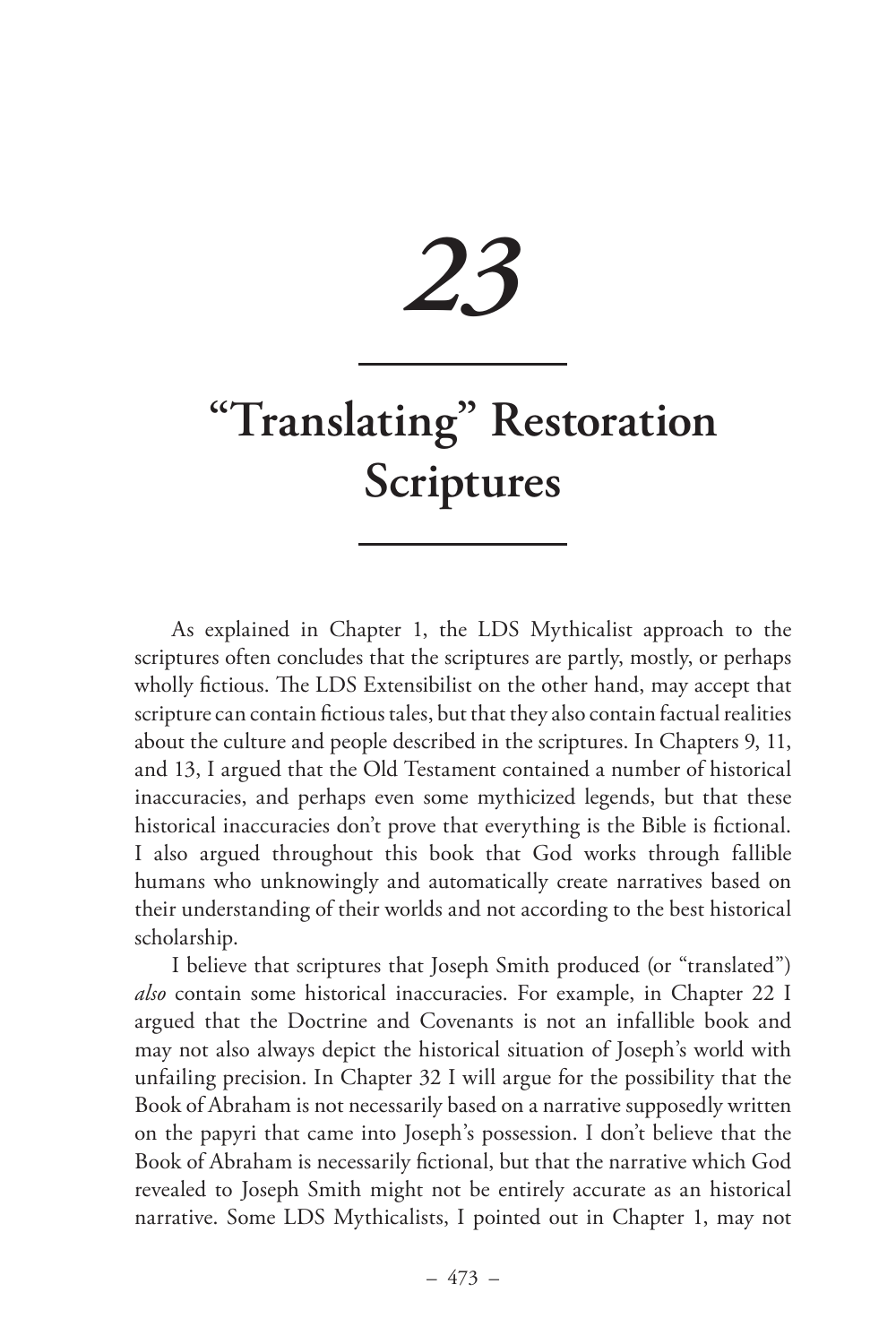only conclude that the Book of Abraham is fictious, but that the Book of Mormon is really inspired fiction.

While a rejection of the historicity of the Book of Abraham is an unorthodox position, the belief that the Book of Mormon is inspired fiction (rather than a record based on historical events) presents —in my opinion— a unique set of problems. According to the Inspired Fiction Theory, the Book of Mormon can simultaneously be fiction and the inspired Word of God because it moves the reader to become closer to God. This approach often attracts those who struggle with the lack of physical evidence for the Book of Mormon, yet allows the believer to accept Joseph Smith as a prophet. While each person is free to believe what they want about God, Joseph Smith, and the nature of the Book of Mormon, I— and several other Latter-day Saints—find the logic behind the Inspired Fiction Theory to be flawed. The late William Hamblin addressed this issue in 1993:

The historical argument for the necessity of the antiquity of the Book of Mormon is as follows:

1. Joseph Smith claimed to have had possession of golden plates written by the Nephites and to have been visited by Moroni, a resurrected Nephite.

2. If the Book of Mormon is not an ancient document, there were no Nephites.

3. If there were no Nephites, there were no golden plates written by Nephites; and there was no Nephite named Moroni.

4. If there was no Moroni and no golden plates, then Joseph did not tell the truth when he claimed to possess and translate these nonexistent plates, and to have been visited by a resurrected man.

5. Hence, Joseph was either lying (he knew there were no plates or angelic visitations but was trying to convince others that there were), or he was insane or deluded (he believed there were golden plates and angelic visitations which in fact did not exist).<sup>1</sup>

LDS scholar Stephen Smoot likewise explained:

<sup>1.</sup> William J. Hamblin, "An Apologist for the Critics: Brent Lee Metcalfe's Assumptions and Methodologies," *FARMS Review of Books on the Book of Mormon* (1994), 6:1 452–53.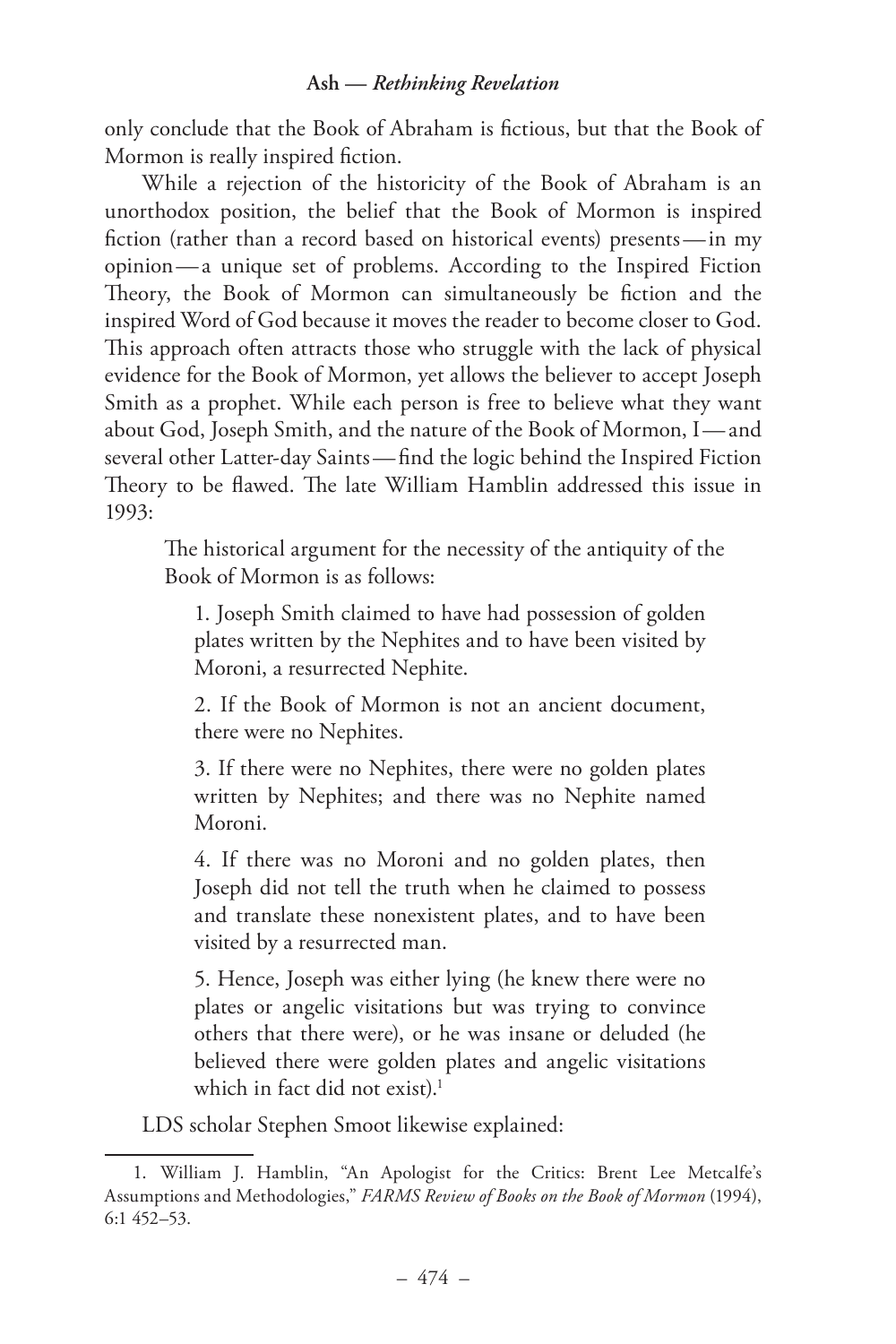[I]f a resurrected Jesus' wounds were never really felt by a real group of ancient people …and if he really didn't lay his hands on twelve Nephites and give them authority to administer real ordinances…, or actually declare what the fundamental principles of his Gospel were…, then the primary witness of the Book of Mormon has absolutely none of the efficacy it proclaims to have.

…If what the Book of Mormon reports about Jesus and these other prophets is nothing more than fiction, then the Book of Mormon's witness of Christ is no more a witness for Christ than any other fictional work. To view the Book of Mormon as nothing more than "inspiring" fiction like any other book would ...destroy the power of the Book of Mormon.2

I believe that scripture is more than just writings that make you feel good about God or which inspire you to become a better person. Lots of self-help books and fictional stories can do that. As Hamblin posted elsewhere,

[S]cripture is scripture because of something in its nature and essence, not in our response to it. …Scripture is a manifestation of God to humans that humans can accept or reject. But human rejection of scripture does not change its scriptural nature; that comes from God. Scripture is scripture whether we believe it or not  $3$ 

Coming from my Extensibilist conclusion that the Book of Mormon is based on real events and real people that lived in Ancient America, the next chapters explore the worldview that may have influenced Joseph's reception and translation of the golden plates.

# **Ten Tribes**

When the Assyrians sacked the Northern Kingdom of Israel in about 722 B.C., the ten tribes that resided within that kingdom were abducted and scattered (1 Chronicle 5:26; Ezekiel 39:23). The tribes never returned to claim their lands and were therefore referred to by Bible readers as the

<sup>2.</sup> Stephen O. Smoot, "The Imperative for a Historical Book of Mormon," (20 October 2013), https://interpreterfoundation.org/blog-the-imperative-for-a-historicalbook-of-mormon/ (accessed 10 October 2020).

<sup>3.</sup> William Hamblin, "What is Scripture? and is it relevant?" (11 July 2014), http:// www.patheos.com/blogs/enigmaticmirror/2014/07/11/what-is-scripture-and-is-itrelevant/ (accessed 4 October 2014).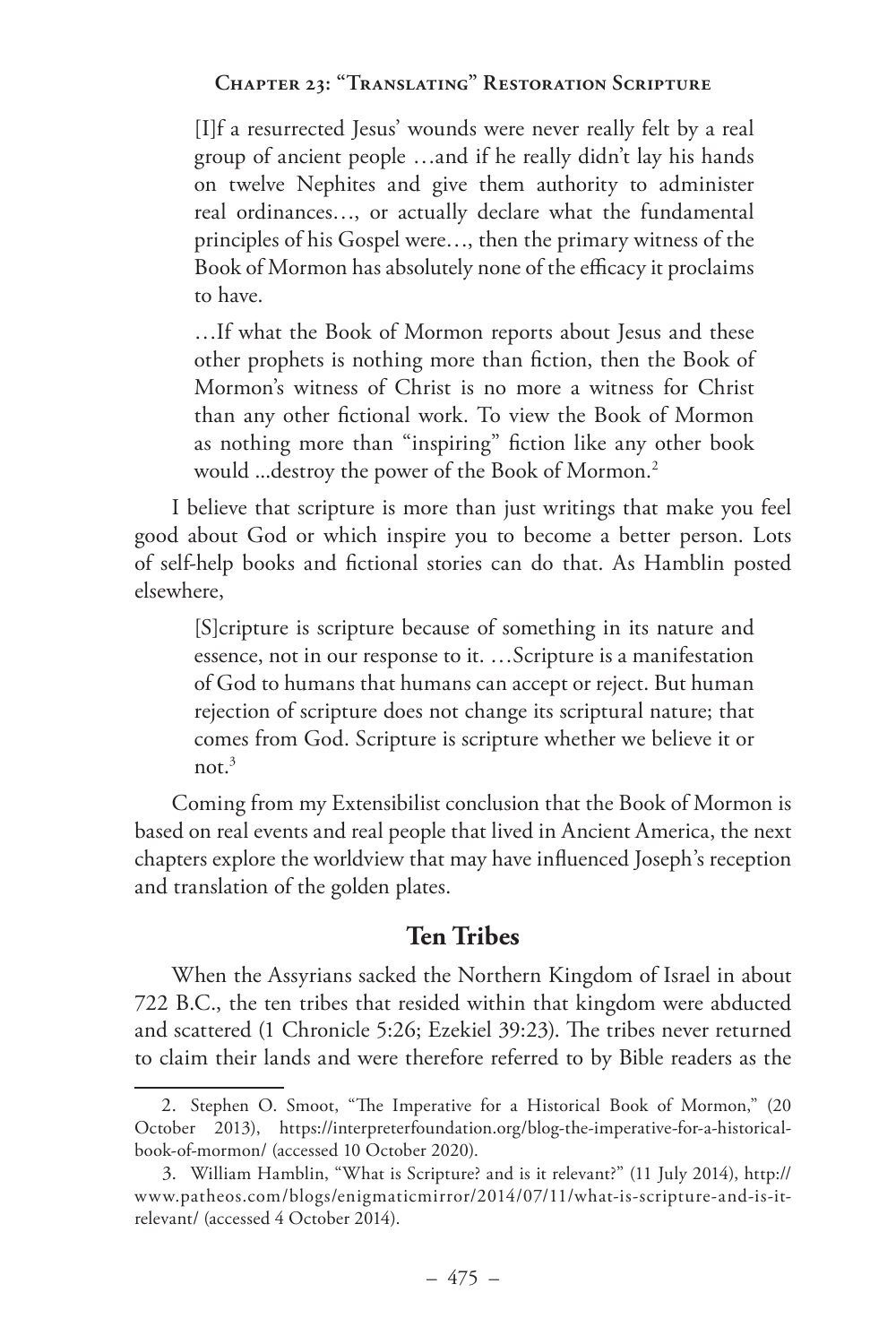"lost tribes" because they were "lost to the record keepers of Judah."4 Isaiah prophesied that the dispersed Jews would eventually return "from far: and, lo, these from the north and from the west; and these from the land of Sinim" (Isaiah 49:12).

Biblical commentators have struggled and debated on the meaning of this verse from Isaiah. Some scholars suggest that Isaiah's "from far" (translated as "afar" in some versions of the Bible) simply means from the "most remote parts of the earth,"<sup>5</sup> and Isaiah's "north" refers to north of Palestine (perhaps Babylon). This corresponds with Jeremiah's claim that the tribes would come from the north—the direction in which they were initially driven (Jeremiah16:15). Most commentators agree that Isaiah's "west" is a term commonly meant to refer to the sea, or specifically the Mediterranean Sea, and those islands or lands beyond the sea.<sup>6</sup>

Isaiah's "land of Sinim" has created the most discussion. It's possible that Isaiah was referring to the "Sinai Peninsula just off of Egypt," which was occupied by groups of Canaanites, $^7$  or it could refer to a much more distant Sinim. The Arabians, for example, once referred to China as Sin and "Greek geographers call China 'Sinois.'"8 The debate over Isaiah's Sinim and the designation of China is fueled by the fact that "Sin" (also "Qin" or "Chin") was not a word used to refer to China until hundreds of years after Isaiah made his prophecy. Most critics claim that Isaiah could not have used the word for China, because that is not what the word meant in his day. In contrast, others argue that just as Isaiah "prophetically call[ed] the future king Cyrus by his name" (Isaiah 44:28 and 45:1), "…it would not have been unusual for Isaiah to have referred to the name of a future nation."9

I will leave the resolution to this problem for others to discuss. For our purposes, it's important to note that through the centuries, Bible readers have wondered, pondered, and argued about where the ten tribes were taken, and from where they will return. Various theories have been

<sup>4.</sup> John A. Tvedtnes, "The 'Other Tribes': Which Are They?" *Ensign* (January 1982), https://www.lds.org/ensign/1982/01/the-other-tribes-which-are-they?lang=eng (accessed 12 August 2019).

<sup>5.</sup> "Isaiah 49," *Benson Commentary*, http://biblehub.com/commentaries/benson/ isaiah/49.htm (accessed 12 August 2019).

<sup>6.</sup> Ibid.

<sup>7.</sup> Bodie Hode, *Tower of Babel: The Cultural History of Our Ancestors* (Green Forest, AR: New Leaf Publishing Group, Inc., 2012), 130.

<sup>8.</sup> Ibid.

<sup>9.</sup> *"'Sinim' or 'Syrene/Aswan" in Isaiah 49:12?,* http://www.kjvtoday.com/home/sinimor-syreneaswan-in-isaiah-4912 (accessed 12 August 2019).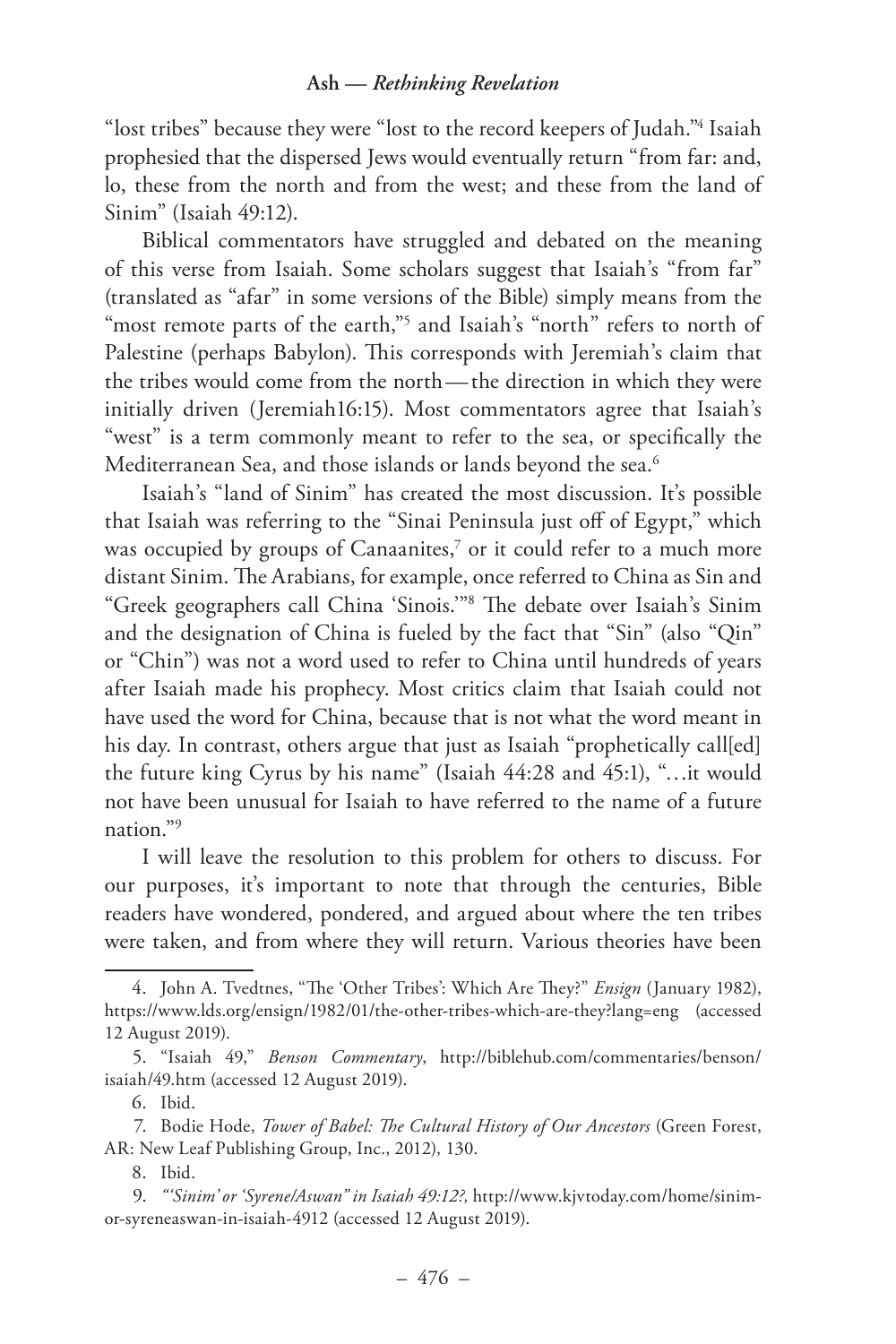formulated over the years, and those theories have impacted the way that many people recontextualized their scriptural readings.

Before people traveled around the globe, world geography was unknown and confusing, and foreign labels were applied with considerable ambiguity. Commenting on the travels of seventeenth-century Father Jerome Lobo, for instance, one writer points out that the "'Ancients called all the countries that extend beyond Egypt on each side of the Red Sea, India or Ethiopia, indifferently.'"10 In Marco Polo's day, "India was used to refer to anywhere from the Persian Gulf in the west to the spice islands in the east."11 The term "Middle India" eventually came to designate (loosely and not universally) the expansive area from the known Old World to somewhere before the land we now know as India.<sup>12</sup>

As explorers from the Old World began to travel beyond their familiar lands, they often theorized that the new people they encountered were descendants of the ten lost tribes. Twelfth-century Jewish traveler Benjamin of Tudela, for example, preceded Marco Polo's travels by hundreds of years as he visited Europe, Asia, and Africa. He claimed to find remnants of the exiled Jews in what is now called Persia, Iraq, and Afghanistan<sup>13</sup>—lands loosely embodied, by some, as parts of "India."

In the fourteenth century, Sir John Mandeville of England (also spelled Maundeville), traveled throughout the Old World, exploring places in Turkey, Egypt, Libya, Persia, Ethiopia, Syria, India, and more. By the 1360s, his book describing those travels became "one of the most important books of later medieval and early modern Europe.... and was translated into many languages."14 Mandeville claims to have encountered the ten lost tribes-whom he called Gog and Magog-confined between two mountain ranges by the Persian Sea.<sup>15</sup>

The names Gog and Magog are mentioned a few times in the Bible either independently or together. Ezekiel 38:2 mentions Gog (which could

<sup>10.</sup> Vincent J. Dimarco, "The Historical Basis of Chaucer's Squire's Tale," *Chaucer's Cultural Geography*, ed., Kathryn L. Lynch, (New York: Routledge, 2002), 58.

<sup>11.</sup> *The Travels of Marco Polo the Venetian*, translated by W. Marsden, revised by T. Wright, and newly revised by and edited by Peter Harris (New York: Alfred A. Knopf, 2008), 329 n. 25.f

<sup>12.</sup> J. R. S. Phillips, *The Medieval Expansion of Europe, 2nd Ed.* (New York: Oxford University Press, 1998), 192.

<sup>13.</sup> Ibid., 191–199.

<sup>14.</sup> John Mandeville, *Book of Marvels and Travels* (Oxford, UK: Oxford University Press, 2012), X; there is question whether John Mandeville was a real person or if his travels were written by others.

<sup>15.</sup> Claude Reignier Conder, *Syrian Stone-Lore* ( London: Richard Bentley and Son, 1886), 163.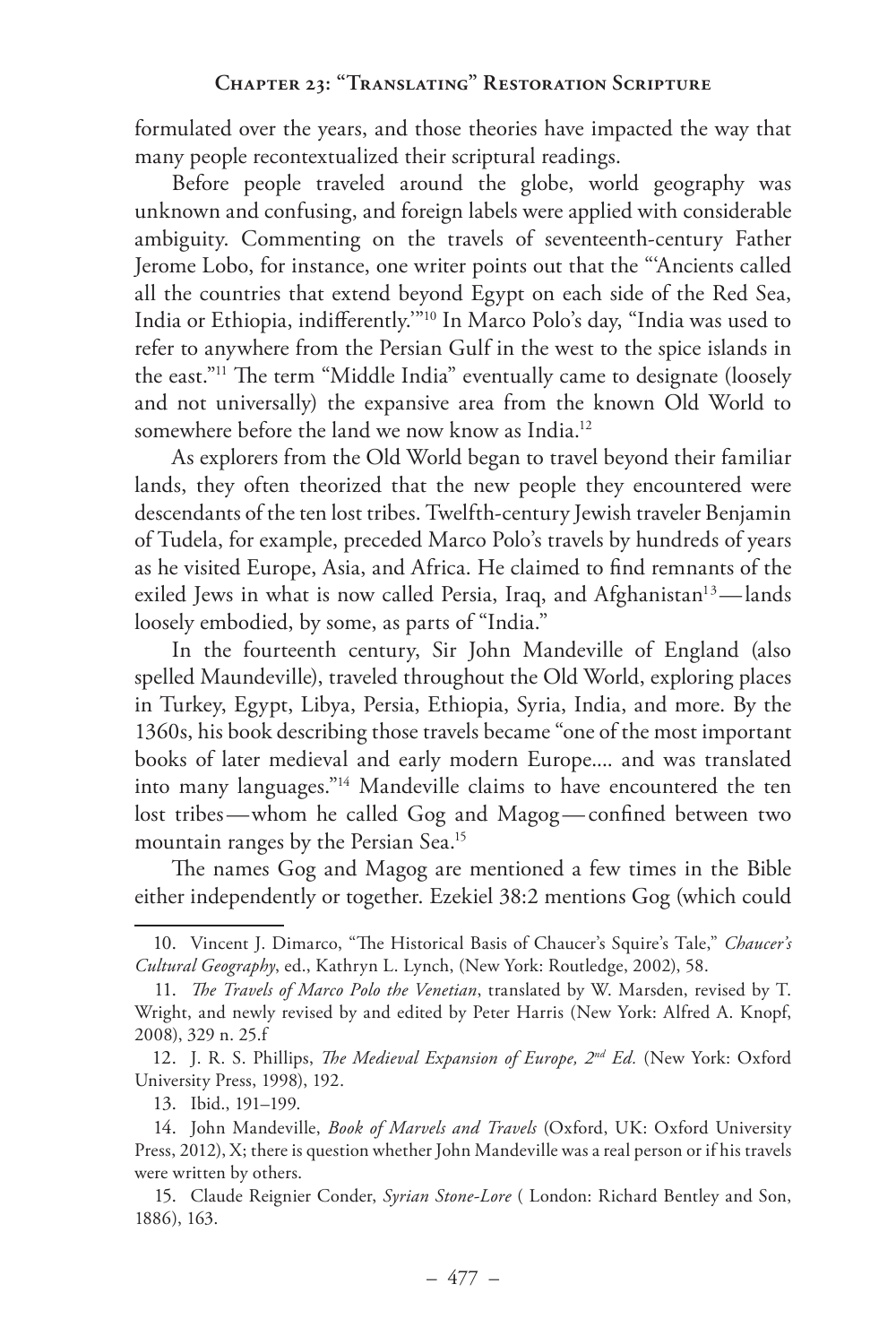be an individual or group of people) in the land of Magog and implies that they are enemies to God's people. In Revelation 20:8, we read of a prophecy that Gog and Magog will gather to fight against the Church. According to medieval legends, Alexander the Great built a great wall along the border of his empire to keep out attacking barbarians — sometimes referred to as Gog and Magog.16 According to Mandeville, Alexander drove the ten tribes between the two mountains, after which God closed the mountain range trapping in the wayward Israelites.<sup>17</sup>

Legends of the day already suggested that the Mongols were descendants of the ten lost tribes and that Genghis Khan (the Mongolian leader) planned to free his Jewish brethren, to subjugate the Christians, and "to attain Jewish rule over the entire world."18 The ten tribes, the Gog and Magog, were not only barbarians but viewed by some as the army of the Anti-Christ "who at the end of time would come to conquer the church."19 Fluid and sometimes confusing geographical speculations placed the ten tribes in various Old World locations, including Ethiopia,<sup>20</sup> Persia, and India.21

It is reasonable to assume that when Christopher Columbus set sail for "India" that he was familiar with the legends as well as the material found in John Mandeville's travel tales. According to some legends, the first Jewish person to settle in America was Luis de Torres, a recently converted Christian and the interpreter which Columbus brought with him in 1492. Torres, Columbus recorded, knew various Old World languages including Hebrew, Chaldee, and Arabic. Torres might have been brought along to communicate with any descendants of the ten tribes in India, should such a group be encountered.<sup>22</sup>

<sup>16.</sup> Sverre BØe, *Gog and Magog: Ezekiel 38–39 as Pre-text for Revelation 19, 17–21 and 20, 7–10* (Germany: Mohr Siebeck, 2001), 20.

<sup>17.</sup> Iain Macleod Higgins, *Writing East: The "Travels" of Sir John Mandeville* (Philadelphia: University of Pennsylvania Press, 1997), 182.

<sup>18.</sup> Israel Jacob Yuval, *Two Nations in Your Womb: Perceptions of Jews and Christians in Late Antiquity and the Middle Ages*, translated from Hebrew by Barbara Harshav and Jonathan Chipman (Berkley: University of California Press, 2006), 284.

<sup>19.</sup> Higgins (1997), 182.

<sup>20.</sup> BØe (2001), 144.

<sup>21.</sup> Valerie I. J. Flint, *The Imaginative Landscape of Christopher Columbus* (New Jersey: Princeton University Press, 1992), 13; E. A. H. Blunt, *The Caste System of Northern India* (New Gupta Colony, Delhi: Gian Ridhi Offset Printers, 2010, 179.

<sup>22.</sup> David S. Katz, "Israel in America: The Wanderings of the Lost Ten Tribes From *Mikveigh Yisreal* to Timothy McVeigh," *The Jews and The Expansion of Europe to the West, 1450 to 1800*, eds., Paolo Bernardini and Norman Fiering (New York: Berhahn Books, 2001), 107.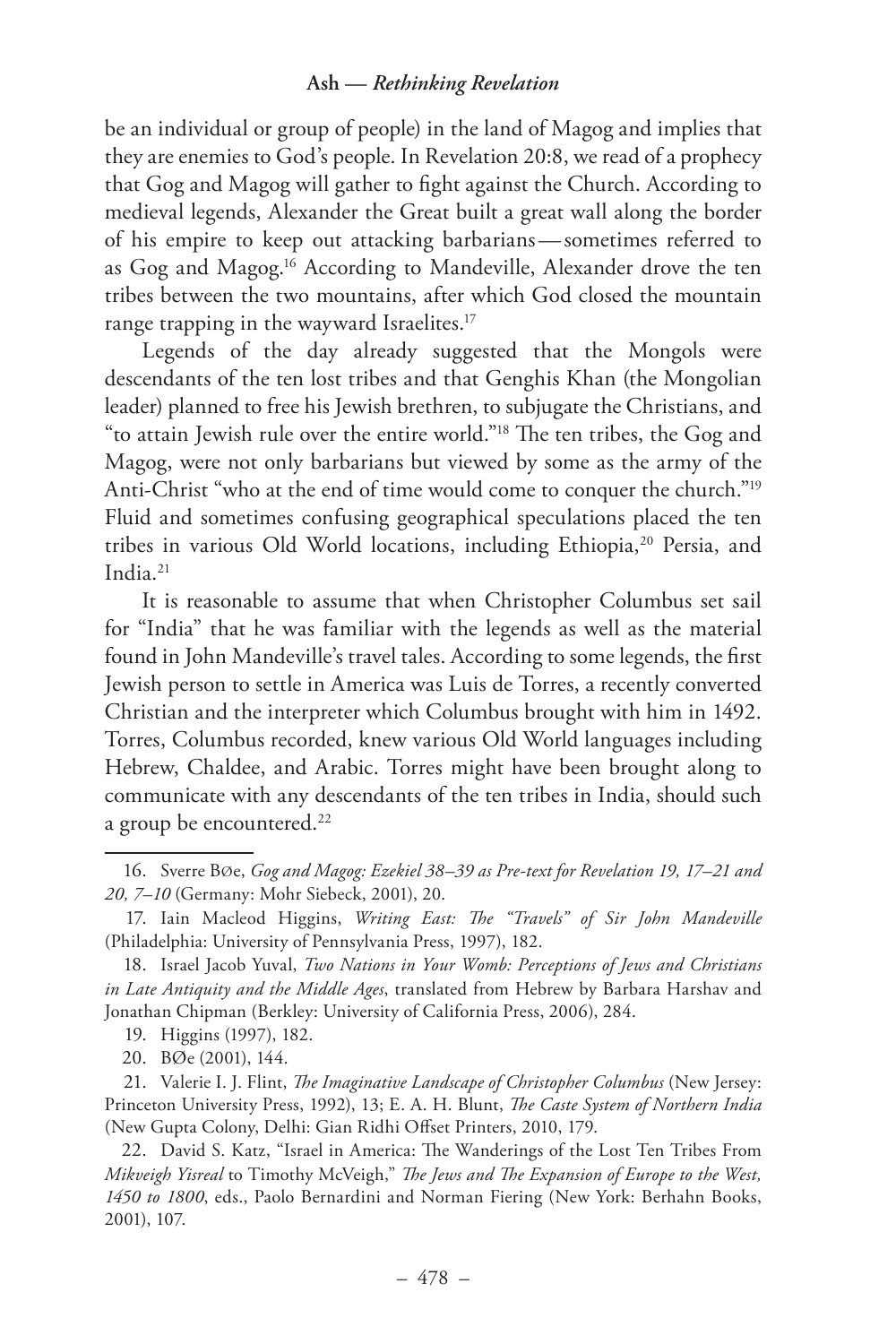And, as humans are wont to do, Columbus found what he was looking for. We (all of us) tend to create ad hoc explanations to confirm what we already believe. As Michael Shermer notes, for example, Columbus based his trip estimation on the miscalculation of others and, after 5000 kilometers, "encountered land in the exact place where he had calculated the Indies would be, and thus he dubbed the people he engaged there 'Indians.'"23 It didn't matter that the flora and fauna were nothing like what had been described by Marco Polo.

Because of the power of the paradigm to shape perceptions, Columbus's cognitive map told him what he was seeing. When his men dug up some common garden rhubarb, *Rheum rhaponticum* (used in pies), for example, the ship's surgeon determined that it was *Rheum officinale*, the medicinal Chinese rhubarb. The native American plant gumbo-limbo was mistaken for an Asiatic variety of the mastic evergreen tree that yields resin used to make lacquer, varnish, and adhesives. The South American *nogal de pais* nut was classified as the Asian coconut, or at least what Marco Polo had described as such. Columbus deemed a plant with the aroma of cinnamon to be that valuable Asian spice.<sup>24</sup>

Columbus died, notes David Katz, "in the belief that he had landed on the east coast of Asia; the Indians were Asiatics, and their presence was interesting but unremarkable."25 In the years that followed, many others joined in the discussion as to the origin of the Native Americans. And while there was no utterly universal opinion, "virtually all of those who wrote" about the topic, notes Katz, "…agreed that they [the Native Americans] must in some way be descended from Adam and Eve, if not from Noah as well<sup>"26</sup>

Probably the most prevailing theory— and indeed the most enduring theory—was that the native people of newly discovered lands were descendants of the ten lost tribes. This theory, explains Katz, "was one convenient and popular solution that found advocates not only in the Spanish-speaking world, but also in England and continental Europe."27

<sup>23.</sup> Shermer (2011), 282.

<sup>24.</sup> Ibid., 283.

<sup>25.</sup> Katz (2001), 107.

<sup>26.</sup> Ibid., 108.

<sup>27.</sup> Ibid.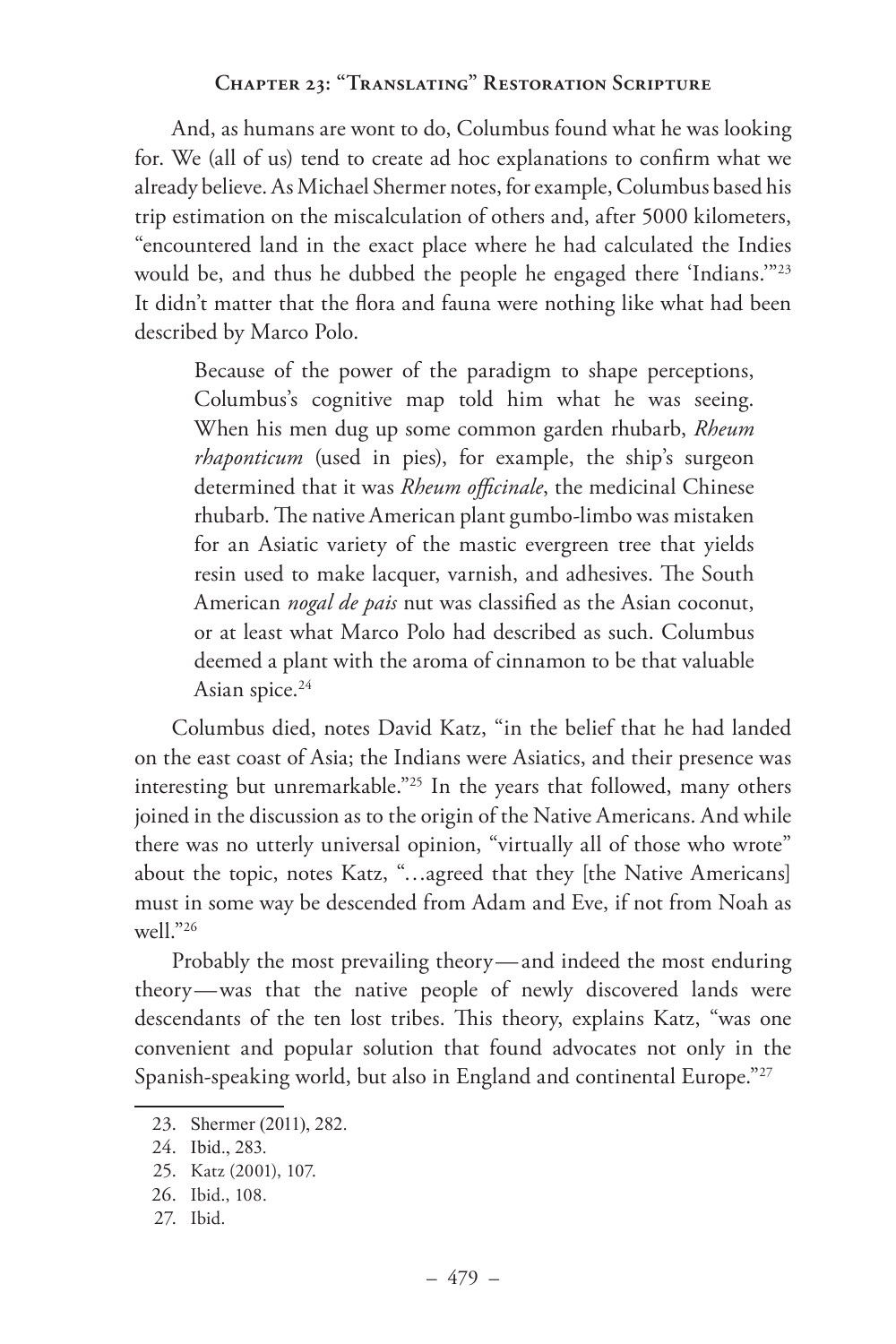As explorations throughout the world expanded, the biased assumptions fed expectations which were then supported by ad hoc "evidences." Remnants of lost tribes, for example, were supposedly discovered in Asia, Japan, Scotland, Africa, and South America,<sup>28</sup> and have been allegedly linked to nearly every group imaginable including Celts, Eskimos, Finns, Lembas, the Maya, Zulus, and Native Americans.<sup>29</sup> The theory that the lost tribes were the ancestors of the Native Americas became more and more popular in the American colonies. It was supported by travelers, traders, and a variety of authors who wrote books with supporting pieces of evidence.<sup>30</sup>

In the land where Joseph received the golden plates, ancient Native Americans had built a variety of earthen mounds.<sup>31</sup> Many of the Smiths' Christian neighbors believed that the Indians had left buried treasure in these mounds or hills, and even believed that any seer stones recovered from such hills had Indian origins.32

# **A Different World**

While most people today can appreciate that nineteenth-century Americans were vastly different than modern Americans, sometimes we fail to recognize just *how* different past generations actually were. As noted in Chapter 6, when we examine the past (and alternative perspectives), the past will remain forever inescapably strange to us. We cannot fully get into the heads of our spouses, neighbors, co-workers, or peoples of foreign cultures, let alone those from past generations.

Each person is unique —not only in spirit, but unique because of the different influences of nature and nurture. While we might be like our parents or siblings (especially for twins), each person is slightly (if

<sup>28.</sup> Sabine Lang, "How Solomon Bibo from Germany Became an Indian Chief; And Other Glimpses of Jewish Life in the Wild West," *Migration Network Skills: Anthropological Perspectives of Mobility and Transformation*, eds., Astrid Wonneberger, Mijal Gandelsman-Trier, and Hauke Dorsch (University of Hamburg, 2006), 105; see also Zvi Ben-Dor Benite, *The Ten Lost Tribes: A World History* (New York: Oxford University Press, 2009).

<sup>29.</sup> Ben-Dor Benite (2009), 6.

<sup>30.</sup> See, for example, James Adair, *The History of the American Indians…* (London: 1775), and Ethan Smith, *View of the Hebrew* (Smith & Shute, 1823).

<sup>31.</sup> William Hamblin and Daniel Peterson, "Mysteries of the 'Mound Builders,'" *Deseret News* (19 September 2015), https://www.deseret.com/2015/9/19/20572634/ mysteries-of-the-mound-builders#a-copper-bird-found-at-the-hopewell-sites-in-ohiobirds-are-common-symbols-in-the-surviving-artwork-of-pre-columbian-north-americans (accessed 4 March 2020).

<sup>32.</sup> Michael Hubbard Mackay and Nicholas J. Frederick, *Joseph Smith's Seer Stones* (Provo and Salt Lake City: Religious Studies Center, Brigham Young University and Deseret Book Company, 2016), 17.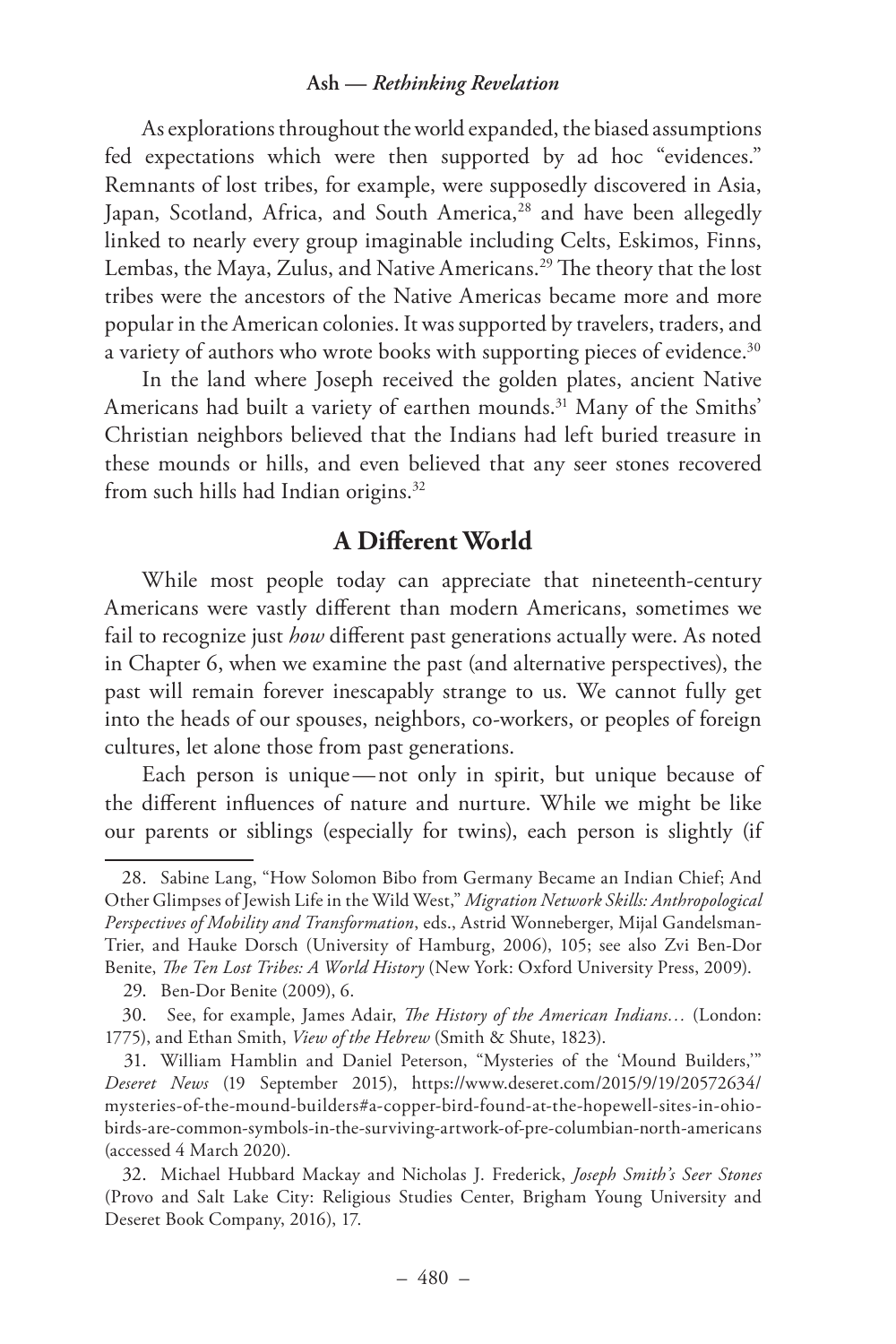not exceedingly) different because of chemical, physical, educational, and environmental influences. That is why we are not like the Borg and why we have different personalities and different thoughts. The further we separate ourselves from other people —through a distance of culture or time —the more divergent our thinking becomes. We can assume some things about nineteenth-century Americans, but we can never fully appreciate their thoughts, logic, rationale, fears, and joys. Some things that made sense to them do not make sense to us.

Strange (and sometimes dangerous) medical procedures, folk remedies, magic, superstitions, dowsing, and treasure digging were all commonplace in rural nineteenth-century America. Many people, of various faiths and intellects, believed that water could be dowsed with sticks, or that treasures buried in the earth could be discovered with a variety of magical procedures or tools, and that lost or hidden objects could be seen by looking into crystals or special stones. It was not uncommon to believe that the spirits of the dead guarded buried treasures and that only a special person, or person with a special gift, spell, or tool, could gain access to the guarded treasure. One of the tools and techniques used by some nineteenth-century folk magicians was to place a *seer stone* into the dark of an upside-down hat to see if it shined with visions locating the lost objects.

Like all people, Joseph Smith's thoughts and worldviews were influenced by his environment. Joseph and his family—like their neighbors —were Christians. They believed in God, Jesus, and the Bible. Most of Joseph's contemporaries in the Palmyra area were Protestant, and many Protestants in early New England were anti-Catholic.<sup>33</sup> Being Christian, however, does not mean that their thoughts were always like that of twenty-firstcentury Christians. Just as the religious culture of first-century Christians was different than our culture today, so likewise, the religious culture of Joseph's rustic New York Christianity was different than our modern Christian culture.

In Joseph's day and environment, many Christians accepted beliefs that, today, might be labeled *magic* or, even worse, *occultic*. 34 The modern application of those labels on past Christians, however, is based on *our* assumptions of what Christianity should resemble and doesn't dictate the

<sup>33.</sup> Josh Zeitz, "When America Hated Catholics," *Politico Magazine* (23 September 2015), https://www.politico.com/magazine/story/2015/09/when-america-hatedcatholics-213177; Susan Curtis, "Early Nineteenth-Century America and the Book of Mormon," *The Word of God*, ed., Dan Vogel (Salt Lake City: Signature Books, 1990), http://signaturebookslibrary.org/the-word-of-god-06-2/ (both accessed 6 March 2020).

<sup>34.</sup> Mackay and Frederick, (2016), 14.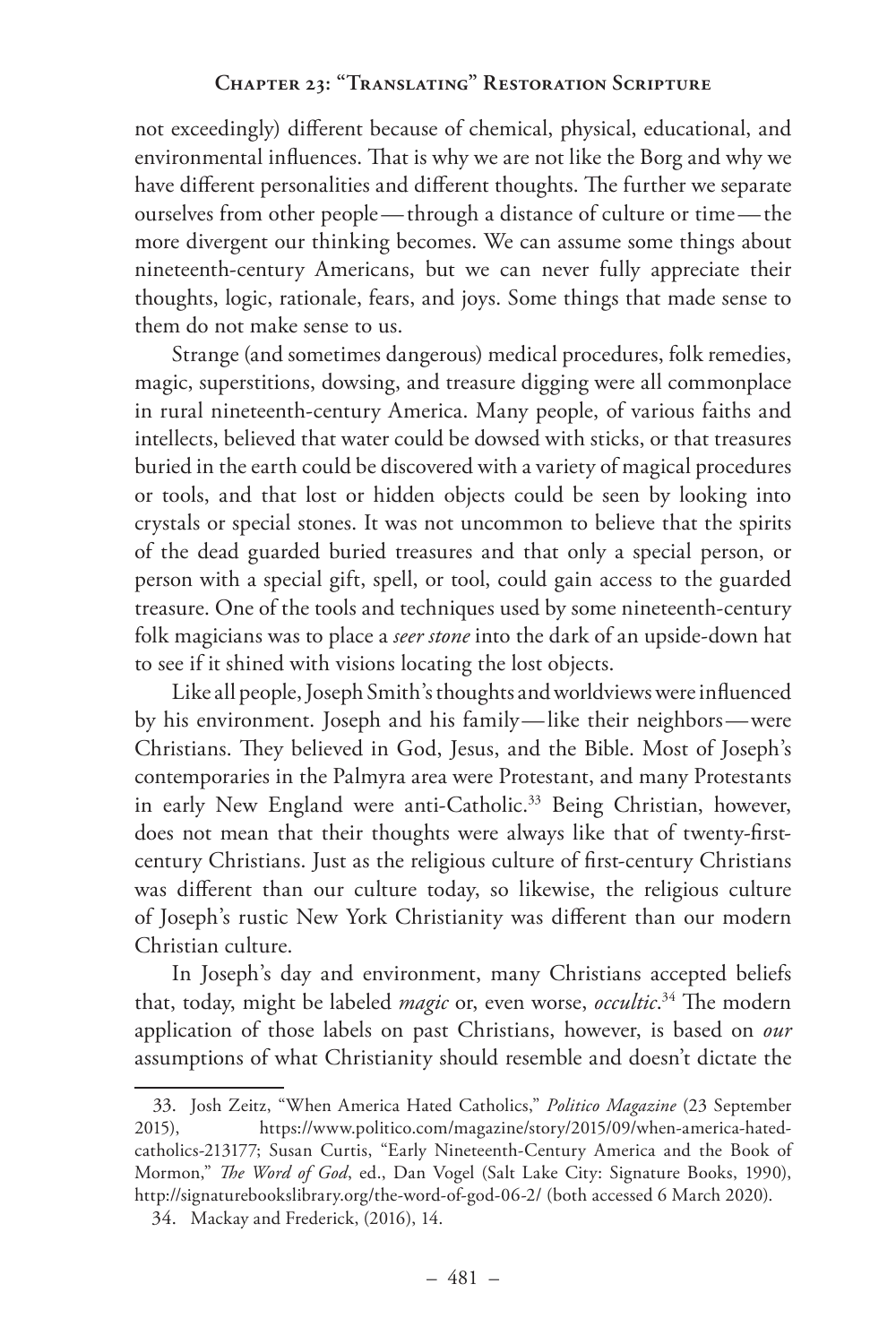boundaries of what Christianity looked like to all nineteenth-century Americans. From within a paradigm of a people who accepted the Bible, miracles, and God's ability to communicate with humans, some of the Christians in Joseph's milieu (and even some people today) believed in the power of seer stones and divining rods. Some also believed that God could communicate to humans through mystical signs, graphics, rituals, or languages — such as were found in the paradigms of the Masons or Kabbalah.

All these circles of influence affected Joseph Smith's cultural and religious worldview. Regarding the influence Masonry had on Joseph, for example, LDS historian Samuel Brown explains that Joseph "grew up around Masonry." His older brother Hyrum was a Mason in the 1820s, as were many of the Smith's neighbors.

To not be at least dimly aware of Masonry in western New York in the middle of the 1820s was impossible. This need not imply any rigorous esoteric training derived from these encounters, but the young Joseph Smith was almost certainly aware of the basic social structures and at least one version of the founding myths of Masonry.35

The degree to which Masonry might have influenced Joseph Smith before his prophetic calling and during his process of translating the Book of Mormon, Book of Moses, and Book of Abraham, is debated by various scholars. By 1841, however, Joseph had embraced the organizational brotherhood of Masons by helping to establish a Masonic Lodge in Nauvoo,<sup>36</sup> and by 1842, Joseph has become a Master Mason.

Masonry (or Freemasonry) is not a religion; it's a fraternal brotherhood of men with shared values and goals. Most scholars believe that the fraternity began in the Middle Ages among guilds of stonemasons — especially those who built cathedrals. As cathedral building declined, lodges allowed the entrance of non-stonemasons into the general Masonic brotherhood.

Although Masonry isn't a religion, through time, it adopted religiouslike qualities and rituals, and appropriated many ancient Christian and Jewish esoteric teachings.37 While no known Masonic documents date before about 1400, Masonic traditions in Joseph Smith's day claimed that

<sup>35.</sup> Samuel Morris Brown, *In Heaven as in Earth: Joseph Smith and the Early Mormon Concept of Death* (Oxford: Oxford University Press, 2012a), 174.

<sup>36.</sup> "Masonry," *LDS.org*, https://www.lds.org/study/history/topics/masonry?lang=eng (accessed 13 August 2019).

<sup>37.</sup> "Freemasonry: Secret Organization," *Encyclopedia Britannica*, https://www. britannica.com/topic/order-of-Freemasons (accessed 13 August 2019).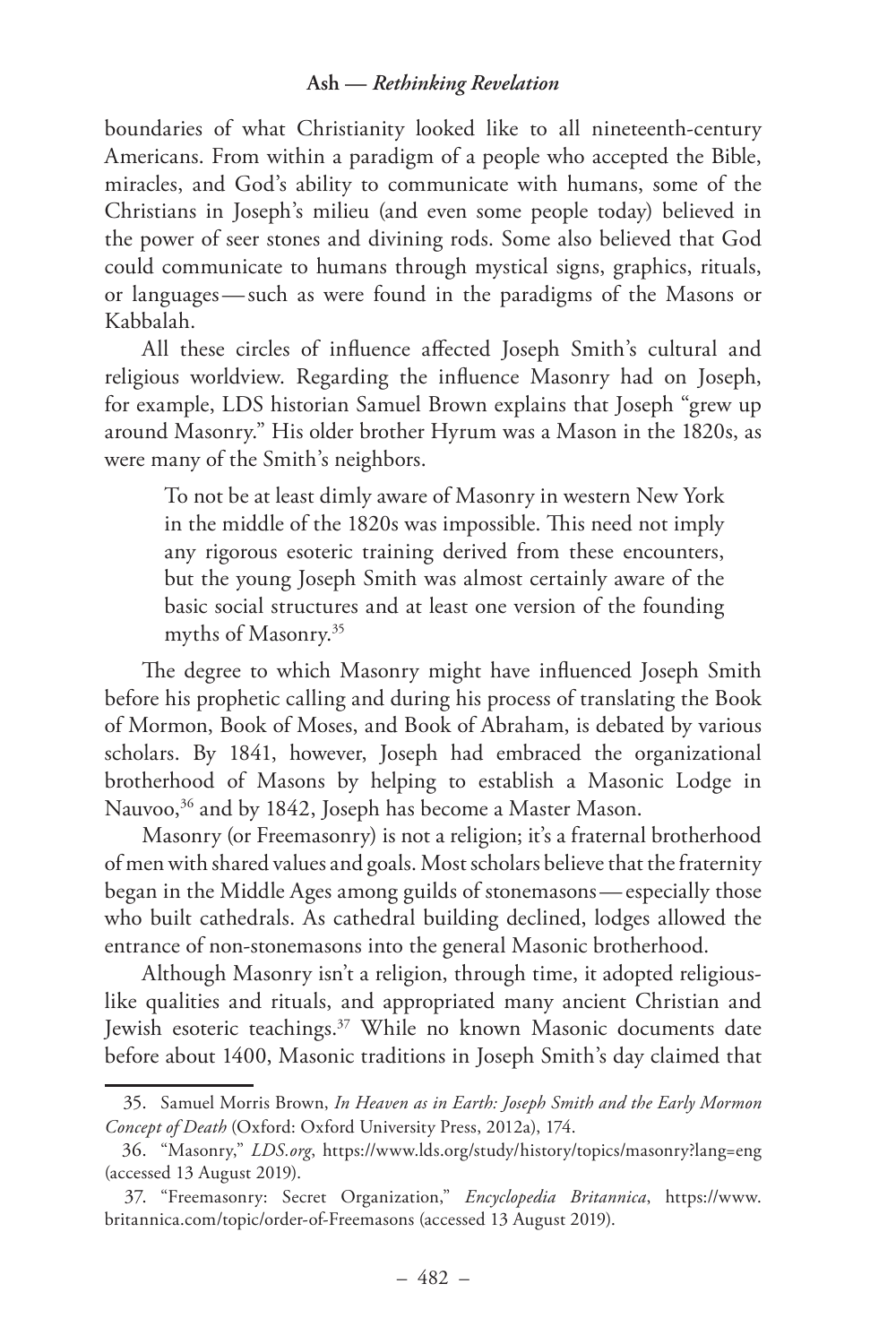the organization traced back to stonemasons who worked on Solomon's temple.38 Some traditions claimed that Abraham and Enoch were also early Masons.39 Modern scholars argue that Masonry is a relatively late creation and was unknown in biblical times.

The Masonry of Joseph's day was influenced by the teachings from the Bible but may have also been influenced by the esoteric teachings of the early Jewish and Christian Kabballah.<sup>40</sup> "Kabballah" refers to a mystical way of understanding the scriptures or other truths. Masonry and Christian Kabbalism were both popular during the Renaissance period (fourteenthto seventeenth-century Europe), and likely influenced some of the thoughts present in Joseph Smith's environment.

We note, for instance, the writings of Emanuel Swedenborg-an eighteenth-century Swedish Lutheran theologian. His writings were well known in America and advertised in Joseph Smith's day and vicinity. Joseph mentioned Swedenborg's books in 1839, and some scholars believe that Swedenborg's language about the hereafter influenced the way Joseph described the hereafter in D&C 76.<sup>41</sup> Some scholars believe that Swedenborg was likewise influenced by the Kabbalistic writings of his own day. "Swedenborg," explains Susanna Akerman-Hjern, "appears to have been in part familiar with Jewish mystical ideas and there is a soft, but definite, influence from Kabbalah on his thinking."42

All of us could create unique and individual Venn diagrams depicting the circles of influence that shape our thoughts, attitudes, language, and assumptions. So likewise, the spheres of influence that affected Joseph's thoughts, ideas, expressions, and language, were probably vast, at times contradictory, and perhaps eclectic. When Joseph received revelation from

41. J. B. Haws, "Joseph Smith, Emmanuel Swedenborg, and Section 76: Importance of the Bible in Latter-day Revelation," *The Doctrine and Covenants, Revelations in Context: The 37th Annual Brigham Young University Sidney B. Sperry*, eds., Andrew H. Hedges, J. Spencer Fluhman, and Alonzo L. Gaskill (Provo: Religious Studies Center, Brigham Young University and Deseret Book, 2008), 142–67, at https://rsc.byu.edu/archived/ selected-articles/joseph-smith-emanuel-swedenborg-and-section-76 (accessed 13 August 2019).

<sup>38.</sup> "Masonry," *LDS.org*

<sup>39.</sup> *Biographical Record of Bartholomew County Indiana* (B.F. Bowen: 1904), 151.

<sup>40.</sup> W. Kirk McNulty, "Kabbalah and Freemasonry," *Heredom*, V7 (Washington, D.C.: The Scottish Rite Research Society), pdf in author's possession; Peter Paul Fuchs, "Masonry and Kabbalah," *Masonic Sourcebook* at http://www.masonicsourcebook.com/ masonry\_and\_kabbalah.htm (accessed 13 August 2019).

<sup>42.</sup> Susanna Akerman-Hjern, "De Sapientia Salomonis: Emmanuel Swedenborg and the Kabbalah," *Lux in Tenebris: The Visual and Symbolic in Western Esotericism*, ed., Peter J. Forshaw (Boston: Brill, 2017), 212.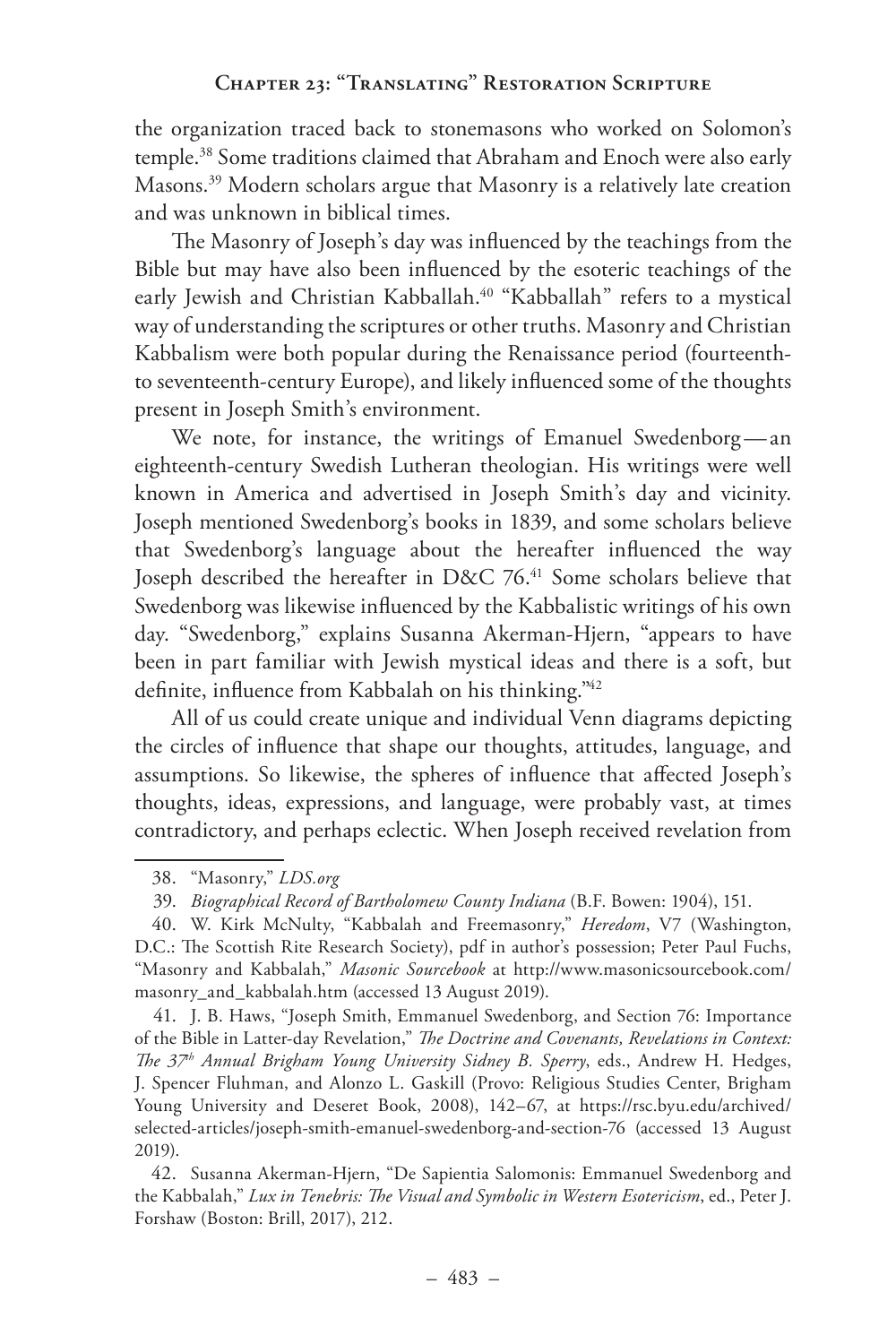God, it was inescapable that he would have conveyed the meaning of those revelations in language cobbled from those various influences.

# **God Speaking through Joseph's Worldview**

It was in this environment, in 1823, that Joseph Smith received a visitation from the Angel Moroni, who informed the young man that golden plates, containing a record of the early inhabitants of the Americas, were buried in the side of a hill near his home. In the box with the plates, Joseph was told, were two stones which had been prepared for translating the ancient record. The connection to what Joseph already believed about the early Americans, buried treasure, and spirits was inescapable. The pattern of Joseph's worldview ultimately influenced how he must have initially understood the Book of Mormon people and the coming forth of the Nephite record.

Although Moroni was not a descendant of the ten lost tribes and was not granting Joseph access to a financial treasure trove, it seems silly to deny that Joseph's System 1 brain didn't immediately connect the dots of the pattern in his environment. How could he not? Just as Columbus intuitively recognized that the Native Americans were "Indians," so likewise, Joseph must have intuitively fit his Moroni vision and the details of plates into his broader community context of spirits and buried treasure.

Critics claim that Joseph created the Moroni and Golden Plates stories from elements in his environment, but that is not the only way to understand Joseph's story. If we assume that Joseph actually experienced the visitation as described (and critics must *assume* that he *didn't*, if they want their argument to work), then it would have been impossible for Joseph not to recontextualize the experience according to the worldview he had at the time. That, as noted repeatedly in this book, is what we humans do.

To make sense of new data, we must understand it from within a framework we already accept. That paradigm can change over time, but the initial introduction of information must somehow blend— even if we create ad hoc appendages — to how we already understand the world. While the Nephites were not descendants of the ten lost tribes, it seems reasonable to assume that the early Latter-day Saints did not notice this distinction.

It's possible —perhaps even likely—that God chose Joseph's time and place *because* it would conform more readily to an existing worldview. A twenty-first-century prophet, for example, would still need to have a visitation from Moroni, still receive buried golden plates, and would still "translate" that record into English. A twenty-first-century public would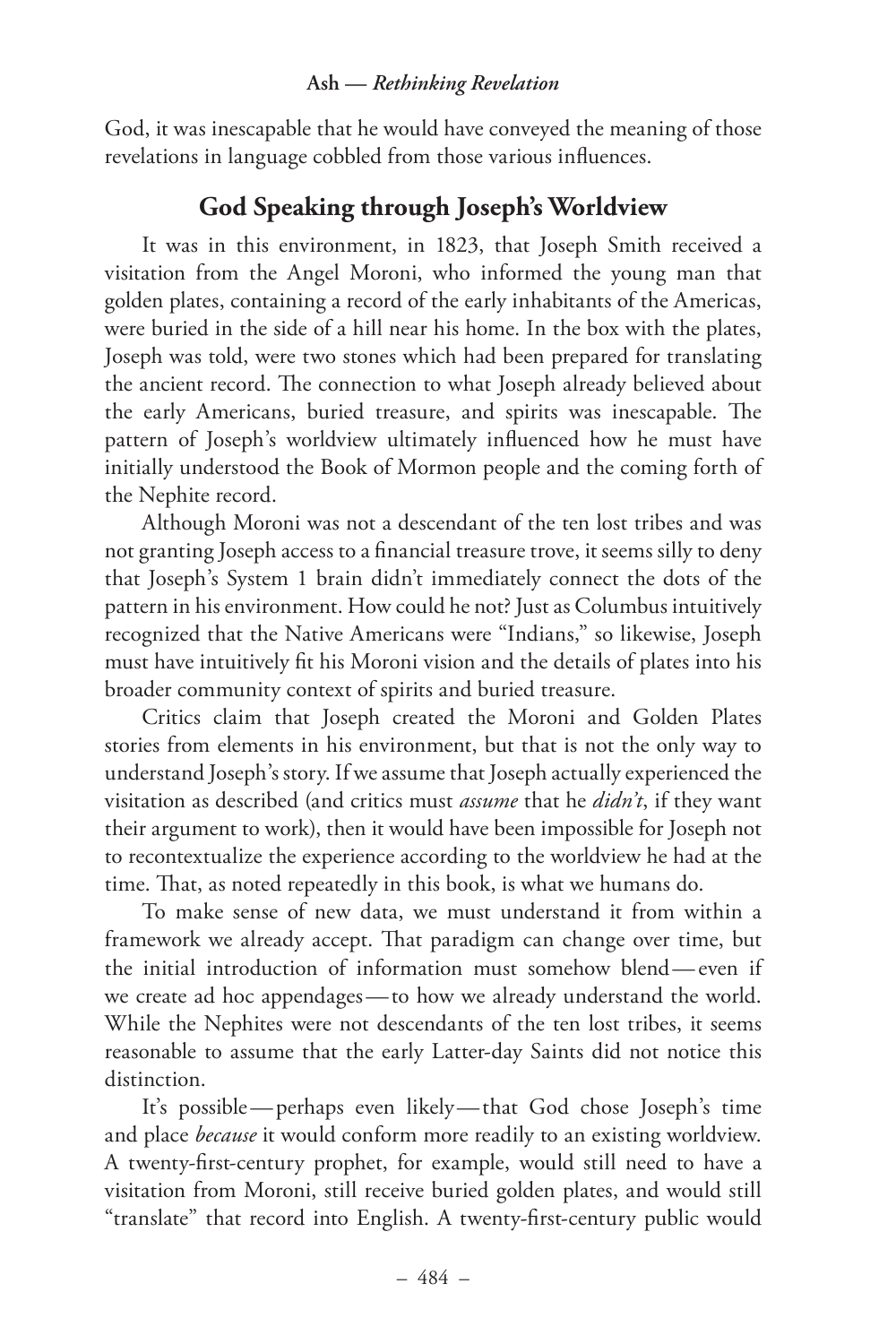have to accept the story and commit (perhaps with their careers, lives, or reputations) to the reality of the story in order to build up and sustain a Church that should eventually flood the world.

In my opinion, that would be a much more difficult task to accomplish in the twenty-first century (with a higher degree of supernatural skepticism) than in the nineteenth century. More likely, God chose the right person, place, time, and location to restore the Church and reveal the Nephite record. Once the Church became established, and hindsight came into play, nineteenth- and twentieth-century Church leaders would look back at the original data and recontextualize the information with more biblical support— such as the Urim and Thummim— and deemphasize the focus on seer stones once used for treasure digging.

To reveal a new direction for Joseph, however, God utilized the thinking of Joseph's day to further His purposes. He leveraged nineteenthcentury recontextualizations of the Nephites and the buried record (even though those recontextualizations were wrong) to begin re-establishing the truth. He gave unto his "servants in their weakness, after the manner of their language, that they might come to understanding" (D&C 1:24).

# **The Power of the Seer Stone**

I believe that the power connected with the seer stone in the translation process is the key to the power of the Book of Mormon as scripture. So, let's examine the history of the stones and how they were utilized, as well as how they factor into the salvific power of the Book of Mormon.

# **What was the Seer Stone?**

Like many historical reconstructions (both inside and outside of Mormonism), we don't always have every puzzle piece to fully understand a past event. There are always missing pieces and unanswered questions. We have enough of the pieces, however, to get a big picture of Joseph Smith and his pre-Book-of-Mormon seer stone use, as well as his use of the seer stone in the Book of Mormon translation process.

The fact is, that long before Moroni appeared to Joseph, Joseph was using seer stones to search for things that were lost. Joseph and the earliest Saints believed that God had guided Joseph "to find the seer stones during his treasure-seeking days."43

After Joseph retrieved Moroni's plates, he initially used the Nephite "interpreters" (included in Moroni's stone box) for the first 116 pages of

<sup>43.</sup> Mackay and Frederick (2016), 29, 39.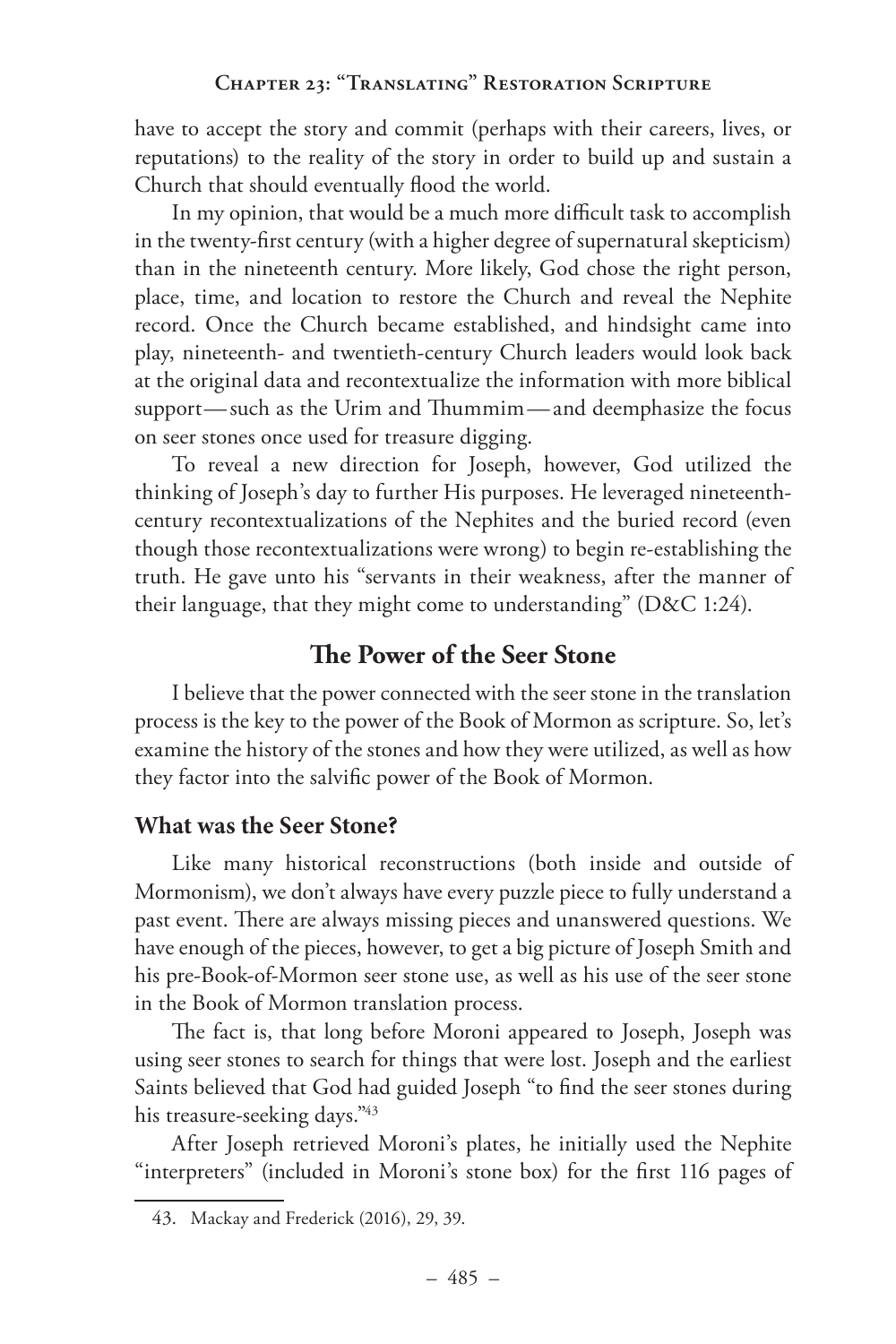translation. He apparently used one or more of his seer stones to translate the rest of the Book of Mormon once the 116 pages were lost or stolen. Many Latter-day Saints have been shocked or confused when they discovered the *true* mechanics used to translate the Book of Mormon. For decades, the Church curriculum taught that Joseph translated by way of the Urim and Thummim. That teaching is technically correct, but the terminology is confusing and was recontextualized as time went by, as shown below.

# **Who First Used the Term "Urim and Thummim?"**

On 5 August of 1832, while serving as missionaries in Boston Massachusetts, Orson Hyde and Samuel Smith (Joseph's brother) gave a lecture at Boston's Julien Hall. A few days later the *Boston Investigator*, a weekly newspaper, printed some of the questions and answers which the townspeople had posed to the "Mormonite Preachers." When asked how the Book of Mormon was interpreted from golden plates, Hyde responded:

It was made known by the spirit of the Lord through the medium of the Urim and Thummim…. The same as were used by the prophets of old, which were two crystals, placed in bows, something in the form of spectacles, which were found with the plates.<sup>44</sup>

This is the first known recorded instance wherein the spectacles are referred to as the "Urim and Thummim," but as researcher H. Michael Marquardt notes, Hyde's response would indicate that the term "Urim and Thummim" was used "even earlier, at least by January 1832 before they left Ohio on their mission."45 Prior to 1832, or possibly late 1831, the Nephite crystals were referred to as either the interpreters or spectacles.

What about D&C 17, some might ask? This section of the Doctrine and Covenants is a record of a revelation given to the Three Witnesses through Joseph Smith in June 1829. In that revelation, God tells the Witnesses that if they have faith, they will see not only the golden plates, but also the "breastplate, the sword of Laban, [and] the Urim and Thummim" (v. 17:1). Doesn't this demonstrate that God called the interpreters the "Urim and Thummim" in 1829? And what about Joseph Smith—History 1:35 (in the Pearl of Great Price) where Joseph claims that in 1823, when Moroni

<sup>44.</sup> "Questions proposed to the Mormonite Preachers and their answers obtained before the whole assembly at Julien Hall, Sunday Evening, August 5, 1832," *Boston Investigator* (10 August 1832) 2:20.

<sup>45.</sup> H. Michael Marquardt, "Joseph Smith uses Stone in a Hat" (2010), https://user. xmission.com/~research/early/stone.htm (accessed 13 August 2020).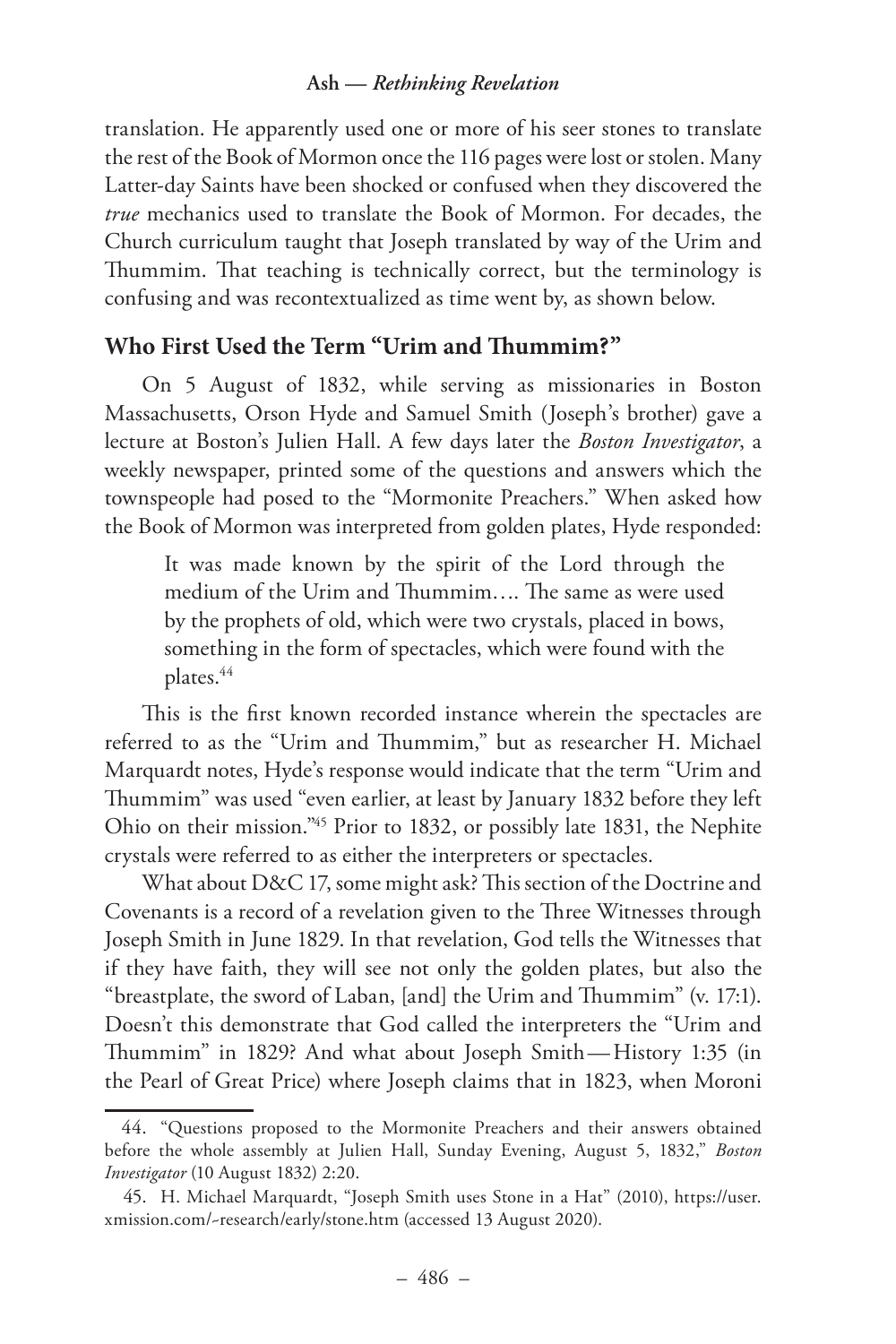visited Joseph for the first time in the middle of the night, the angel told him that the stone box in the hill contained the gold plates and the "Urim and Thummim"? Doesn't this demonstrate that, from the beginning, the Angel Moroni (and likely Joseph Smith) was referring to the spectacles as the Urim and Thummim?

The problem with such assumptions is that both D&C 17 and JS-H 1 were written (as we have them in the scriptures) years after the events happened. The narrative we have for D&C 17, for instance, was written in 1834 or 1835 by Joseph's scribe Frederick G. Williams. This late copy was based on the original 1829 revelation before it was lost, but we don't know what edits Joseph or Frederick G. Williams made to the 1835 version before it was published. So, likewise, Joseph's retelling of his 1823 encounter with the Angel Moroni (JS-H 1) was not written in its current form until 1838.

Although both of these scriptural passages suggest that the term "Urim and Thummim" was used to denote the spectacles from the start, the truth is that these scriptures were probably edited to reflect later LDS usage of the time. As explained by LDS historians Michael Mackay and Nicholas Frederick, "the term *Urim and Thummim* may have become part" of early LDS "...jargon... as early as 1830 when Joseph began translating the Bible," but "it was likely not until later that consistent usage of the term began."46 Joseph and the Saints probably adopted the more biblical "Urim and Thummim" to describe the "spectacles," once they connected the dots in the pattern from the crystals given by Moroni to the ancient Israelite crystals that conveyed the Word of God in ancient biblical times.

It was not the first time (or last time) that imprecise language in the scriptures relied on colloquialisms rather than accuracy. In the 1832 First Vision account, for instance, Moroni told Joseph that engraved "plates of gold" were deposited nearby. In the 1838 account, Joseph repeats the claim that Moroni referred to a book, "written upon gold plates," which were deposited not far away. While these descriptions suggest that the plates were made of gold, Joseph once described them as having the "appearance of gold."47

In reality, the plates were not likely made of pure gold (they would have been too heavy, and too soft to take the engraving without distortion) and were most likely a composite of gold and other alloys (like modern jewelry).

<sup>46.</sup> Mackay and Frederick (2016), 50.

<sup>47.</sup> Joseph Smith Jr., *The Wentworth Letter* (1842), https://www.churchofjesuschrist. org/study/ensign/2002/07/the-wentworth-letter?lang=eng (accessed 7 March 2020).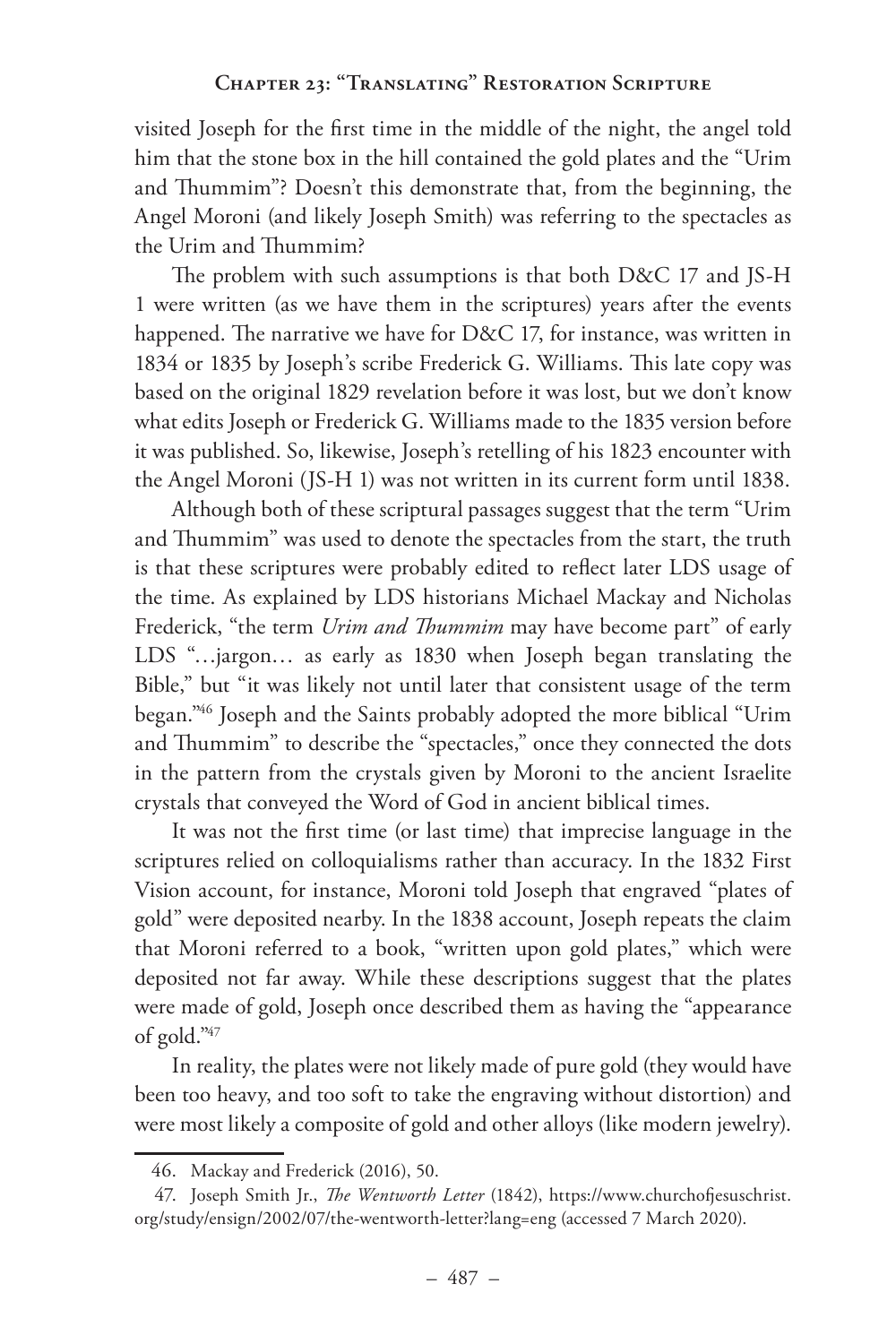LDS scholars suggest that the plates may have been made of a different metal, not unlike Mesoamerican tumbaga.<sup>48</sup>

While "gold plates" versus "appearance of gold" may be quibbling, it's essential to understand that the account given by Joseph Smith can be *true* in the sense that it speaks of an actual encounter with an angel who told Joseph that he would translate a metal record of ancient Americans who had been visited by the resurrected Christ, but still recognize that from the precise perspective of scholars and historians, there can be subtle inaccuracies in the account that might be uncovered through the process of historical investigation.

When Joseph quoted Moroni as claiming that the box contained "gold plates," he wasn't likely repeating a word-for-word quotation of Moroni's conversation. He was, instead, citing the substance of what Moroni had told him (or what Joseph believes he remembered that Moroni told him). The difference may seem trivial, but it makes a big and important point— Joseph's memory was human. The recitals he shared about Moroni, the plates, the First Vision, and so forth, were culled from an imperfect human memory and according to how Joseph understood his recollection *at the time he shared those recollections* (which likely differed from how he might have shared those recollections ten years earlier or ten years later).

There is nothing inherently wrong with using familiar terms to describe foreign objects, events, places, people, animals, and so on. If you go on a modern cruise, you might set "sail" near sunset even though the cruise ship has no sails. Your computer "save" icon may depict a floppy disk, although computers today do not use floppy disks. Is it wrong to refer to Roman "soldiers" knowing that the word "soldier" is a French word that was not created for at least six hundred years after there were Roman soldiers?

By the time Joseph recounted his history, and by the time the Doctrine and Covenants was printed, the "spectacles" were known among the Latter-day Saints as the "Urim and Thummim." Using the then-current LDS (and biblical) term more clearly communicated the intent of the term to an LDS audience. From a historical and memory-study standpoint, however, it demonstrates the difficulty of understanding how much of a report is based on what actually transpired during an event and how much of the report was modified (either subconsciously or intentionally) to facilitate understanding by a different audience — and Joseph, himself, was a different audience/author in 1832 than he was in 1823.

<sup>48.</sup> Read H. Putnam, "Were the Golden Plates Made of Tumbaga?" *The Improvement Era* (September 1966), 69:9, 788–789, 828–831.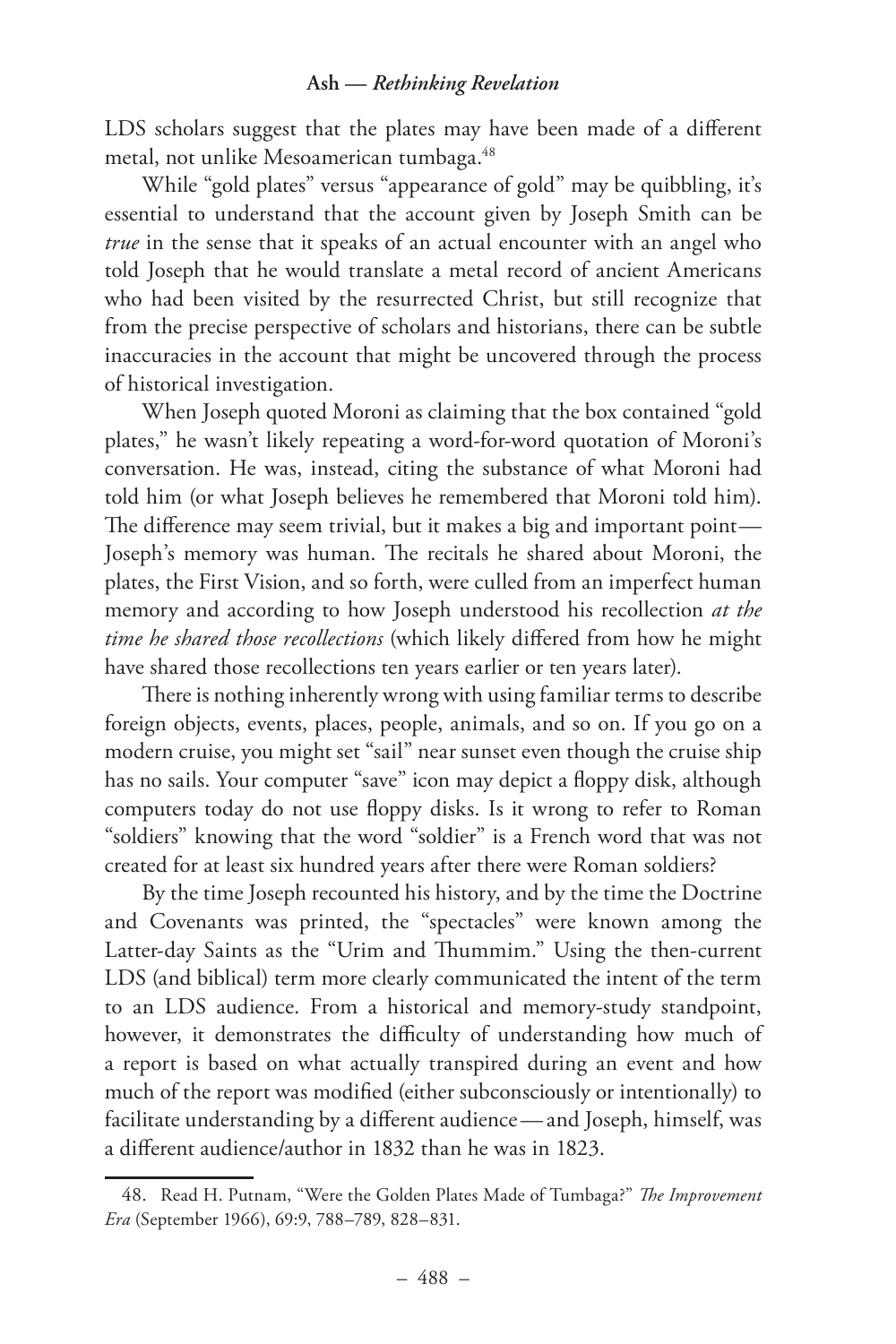Joseph Smith's retelling of Moroni's visit and instructions were all filtered and reconstructed through Joseph's 1832 mind and not his 1823 mind. The near-decade which had elapsed between the occurrence of the event and the recording of the event, would absolutely have affected the retelling of the story. The term "Urim and Thummim" substantiates this point but it also opens the door to acknowledging that other details in the 1832 account might have also been recontextualized by Joseph's mind at later dates and were not necessarily the precise descriptions employed by Moroni.

# **The Spectacles**

The known historical record indicates that until about 1833, the Nephite interpreters were called "spectacles" because of their configuration. Joseph's mother Lucy, for instance, felt the spectacles through a thin handkerchief and described them as "two smooth three-cornered diamonds set in glass, and the glasses were set in silver bows connected with each other in much the same way that old-fashioned spectacles are made."<sup>49</sup> William Smith, Joseph's brother, said that "a silver bow ran over one stone, under the other, around over that one and under the first in the shape of a horizontal figure 8 much like a pair of spectacles."50 Parley P. Pratt described them as "two transparent stones, clear as crystal, set in two rims of a bow."51

Most artwork depicting the spectacles illustrates something which looks like old-fashioned glasses. In 2019 LDS historian Don Bradley suggested a fascinating and novel characterization of the spectacles. In his book *The Lost 116 Pages*, Bradley makes a strong argument demonstrating that the Book of Mormon (and especially the first 116 pages which were lost by Martin Harris) was deeply immersed in the world of the Old Testament. From early Israelite festivals to temple motifs, to the Ark of the Covenant, the earliest plates of the Book of Mormon referred to a Hebrew people who —in Exodus fashion—fled their homeland for a new land of promise.

<sup>49.</sup> Lucy Mack Smith, *Lucy Mack Smith, History, 1844–1845*, Page [7], bk. 5, *The Joseph Smith Papers*, https://www.josephsmithpapers.org/paper-summary/lucy-macksmith-history-1844-1845/61 (accessed 12 August 2019).

<sup>50.</sup> Quoted in John W. Welch, "The Miraculous Translation of the Book of Mormon," *Opening the Heavens: Accounts of Divine Manifestations: 1820–1844*, ed., John W. Welch (Provo, UT: Brigham Young University Press, 2005), 169.

<sup>51.</sup> Quoted by John Taylor "Three Nights' Public Discussion Between the Revds. C. W. Cleeve, James Robertson, and Philip Carter, and Elder John Taylor of The Church of Jesus Christ of Latter-day Saints," p.14 in Orson Pratt, *A Series of Pamphlets on the Doctrines of the Gospel* (Liverpool: R. James, 1851).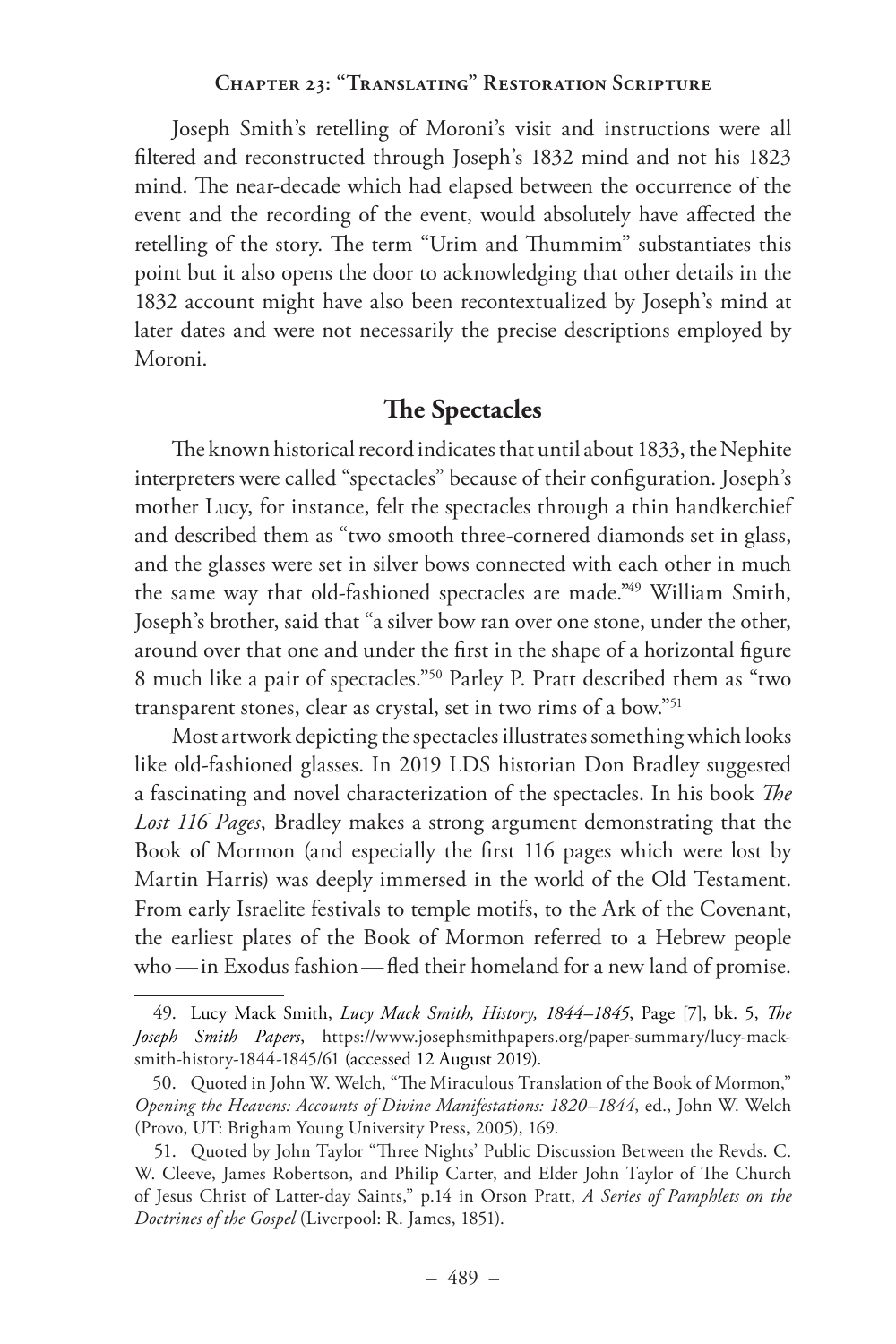Bradley's theory about the shape of the spectacles is based, in large part, on an 1870 report by non-LDS Palmyra businessman Fayette Lapham, who interviewed Joseph Smith Sr. in 1830.<sup>52</sup> Forty years had elapsed from the time Lapham wrote and submitted the details of the interview and when he had conducted the interview. It stands to reason that Lapham would have garbled some details, misremembered some specifics, forgotten some information, conflated various elements, and undoubtedly recontextualized some of the information he had gleaned over the intervening four decades since he interviewed the prophet's father.

While Lapham gets several details wrong or garbles other elements of the coming forth of the Book of Mormon, Bradley argues that "Lapham's narration is filled with firsthand information" that suggests Lapham worked from detailed notes taken during the interview, or had an incredible memory. Lapham correctly recounted, for example, "obscure but confirmable details, such as the order in which Joseph Smith translated Mormon's abridgement and Nephi's small plates after the manuscript loss."53

In fairness, however, Lapham recounts Joseph Smith Sr.'s description of Moroni as "a very large man… dressed in an ancient suit of clothes" (while contemporary Latter-day Saints such as Oliver Cowdery and David Whitmer described him as ordinary sized and Joseph, the prophet, claimed that Moroni wore a white robe<sup>54</sup>). In Lapham's account, notes historian Mark Ashurst-McGee, Moroni is also described dangerously violent and possibly evil.55 According to Lapham's interview, Joseph Sr. claimed that Moroni's suit was all "bloody."56 So, it appears that Lapham's 1870 recital of Joseph Sr.'s interview was both a mix of accurate retelling and inaccurate recollections.

In describing the spectacles and plates, Joseph Sr. supposedly told Lapham, that under "the first plate, or lid, he found a pair of spectacles, about one and a half inches longer than those used at the present day, the eyes not of glass, but of diamond."

<sup>52.</sup> Bradley (2019), 121–123.

<sup>53.</sup> Ibid., 122.

<sup>54.</sup> Mark Ashurst-McGee, "Moroni as Angel and as Treasure Guardian," *Review of Books on the Book of Mormon* (2006), 18:1, 71–72.

<sup>55.</sup> Ibid., 73–74.

<sup>56.</sup> Fayette Lapham, Esqr., "Interview With the Father of Joseph Smith, the Mormon Prophet, Forty Years Ago. His Account of the Finding of the Sacred Plates," *The Historical Magazine and Notes and Queries Concerning The Antiquities, History and Biography of America*, ed., Henry B. Bawson (Morrisania, New York: Henry B. Bawson, May 1870), 3:5, 306.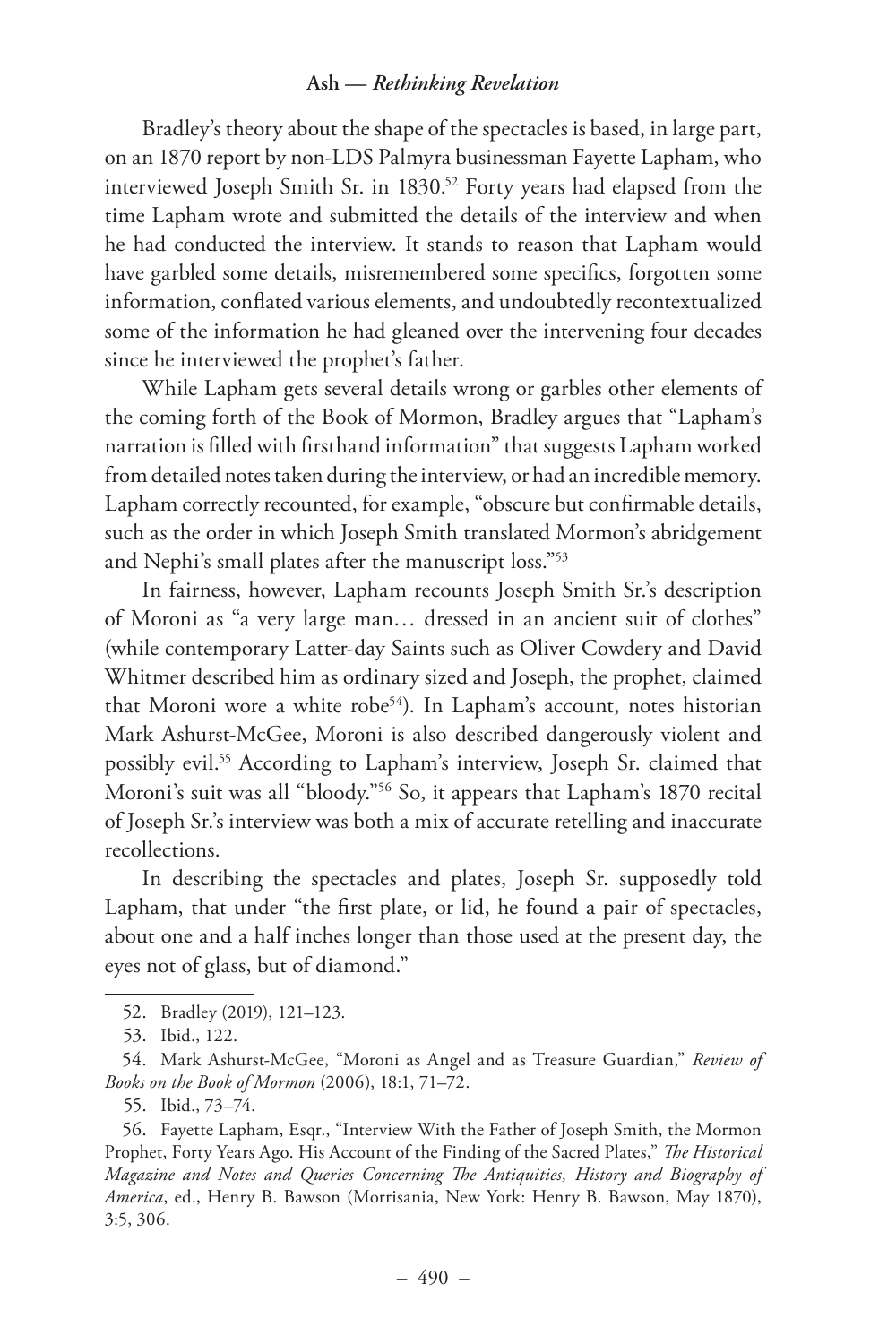On the next page were representations of all the masonic implements, as used by masons at the present day. The remaining pages were closely written over in characters of some unknown tongue, the last containing the alphabet of this unknown language.<sup>57</sup>

Bradley accepts the description that "masonic implements" were depicted on the plates. Since the "compass" and "square" are, by far, the most basic and ubiquitous masonic characters, Bradley suggests that, at the very least, these figures were represented in Joseph Sr.'s description. And this factors into how he theorizes the design of the spectacles.

The *compass* of Masonry is the architect's drawing compass or set of calipers. When opened, it looks like a single-bladed pocketknife halfway open. The tip of one of the V's legs is usually a pin or sharp point that secures the compass to the drawing material, while the other V's leg (holding a pencil, or a bit of chalk) moves around in a circle — drawing a circle —while the other V stays locked in place in the center of the circle.

A *square* is an L-shaped tool (both parts are a right angle from each other) which allows a carpenter or stonemason to draw straight lines or square up joists, frames, and so on. The compass and square are essential tools, even in today's architectural work. In Masonry, the two intertwined symbols came to represent wisdom, virtue, and God's architectural work in creating the earth.

In Bradley's theory, the glasses of Nephite spectacles resembled pre-1830 spectacles known as *lorgnettes*. Instead of utilizing "temples" to hold the glasses to the sides of the head by wrapping behind each ear, a lorgnette was simply two glasses in a frame (sometimes in the shape of a figure 8) with a single rod coming from a side which the wearer would use to hold the glasses in place (almost like old-time opera glasses). The glass frames (with lenses) were sometimes hinged where it connected to the rod, or handle. In some designs, the handle and frame would fold together to make it more portable.

According to Bradley's theory, the Nephite "spectacles" more closely resembled an outdated style of lorgnette known as a *folding lorgnette*. Instead of being hinged between the lens frames and the handle, a folding lorgnette was typically hinged at the bridge directly between the lenses and could be folded together when not in use. When opened, they were V-shaped—hinged at the V point, with a lens on each of the tops of the V. The spectacles could be widened and narrowed to suit the reader's eyes like

<sup>57.</sup> Ibid., 307.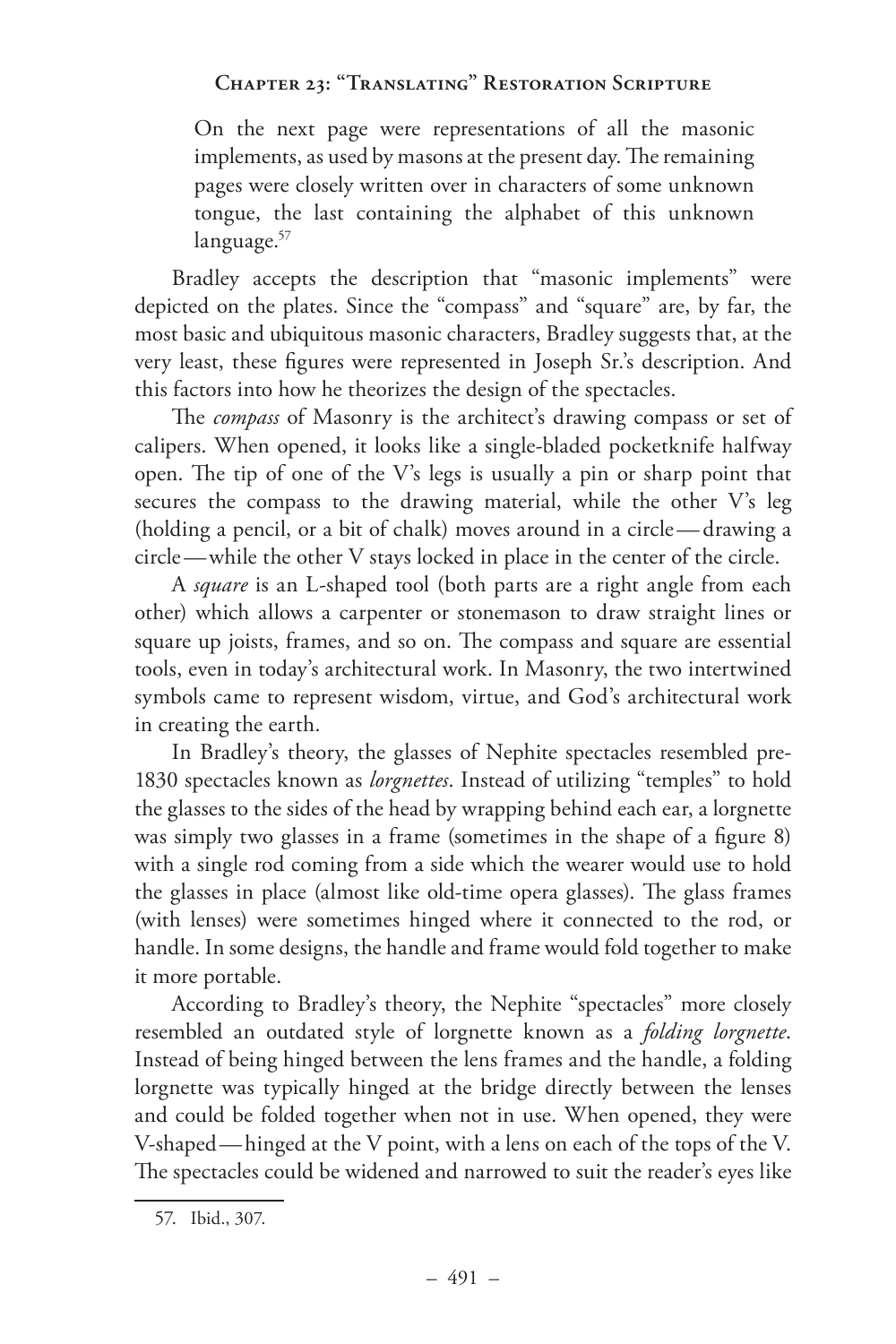the folding and unfolding of a pocket-knife, an architect's compass, or a pair of binoculars. The rims were round frames encompassing the Nephite interpreter stones — almost like two magnifying glasses joined at the handles so they could spread wider (open), or close with each rim on top of the other. In the center of each magnifying rim were secured triangularshaped stones (as described by Lucy Mack Smith), set at different angles.

When opened half-way (so they were still bent and hinged in the middle at about the same angle a compass when drawing a circle), one of the triangular stones would look like an upside-down triangle (or upsidedown compass as depicted in Masonic symbolism). At the same time, the other rim contained a second triangular stone on its side (which would represent the L-shape of the Masonic square). When the interpreters were folded closed, the masonic symbols of the compass and square would have become intertwined Vs—a right side up V, and an upside-down V  $(\wedge)$ laying top of each other. The shape of the two overlapping triangular stones (one right-side-up and one upside-down) would depict the *Magen David* or Star of David.<sup>58</sup>

Bradley's theory, that the spectacles were meant to resemble the Masonic compass and square as well as the Star of David, is fascinating and convincing on the surface —but I find that it fails to account for all the data. There are at least five problems I see with his model of the spectacles.

1) Joseph Smith Jr., and Joseph Smith Sr., were very conversant with Masonry and most likely Masonic symbols. Even if Lapham was correct in claiming that Joseph Sr. said the plates depicted "Masonic implements," that only tells us that Joseph Sr. *interpreted* depictions on the plates as masonic implements. Like seeing the face of Jesus in the burn marks on a piece of toast, it's just as likely that Joseph Sr.'s mind created a Masonic pattern where none really existed. It would not be hard to find Vs, or even overlapping Vs, in foreign art.

According to Charles Anthon (the scholar to whom Martin Harris took some Book of Mormon characters in hopes of obtaining a verification of Joseph's translation), some of the graphics in the sketching Joseph made of the plate characters resembled "the Mexican Calendar given by Humboldt"— a reference to the drawing of an Aztec calendar published by Alexander Von Humboldt in 1814. Not only does the Aztec calendar contain multiple V shapes (both the compass and the square), but it also

<sup>58.</sup> That the stones from the "Urim and Thummim" were triangles and could create a Star of David when layered over each other, might be a theory which originated with LDS Daniel Rona; see https://israelrevealed.com/wp-content/uploads/NTsummary06. pdf (accessed 3 March 2020).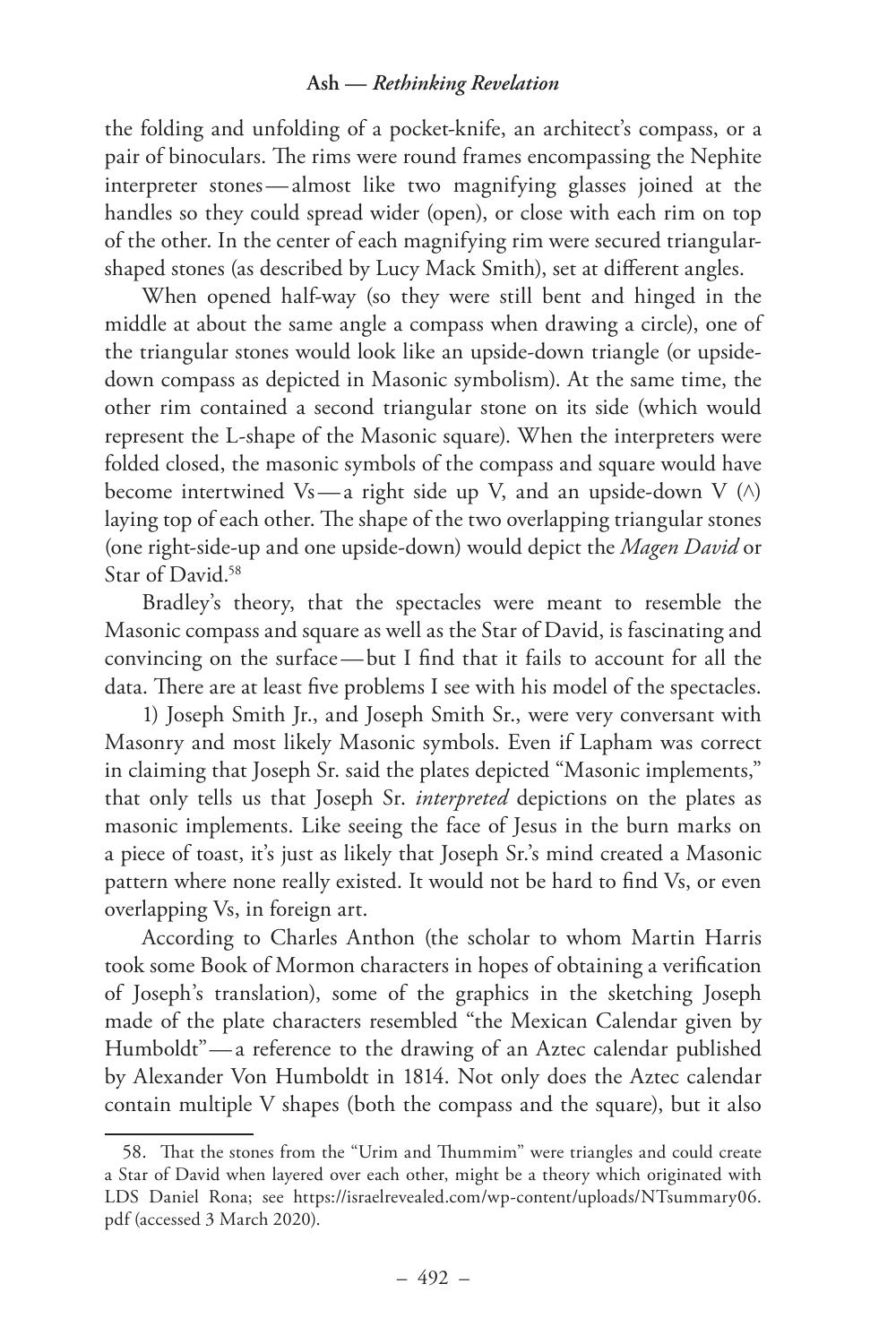contains graphics that could be interpreted as overlapping V shapes (the Masonic symbol depicting both the compass and square intertwined).

It seems reasonable to assume that if the graphics on Moroni's plates looked anything like the Aztec calendar, there would also have been enough Vs and overlapping Vs that someone steeped in Masonry might have connected the imaginary dots to conclude that the graphics depicted Masonic implements.

2) While the hexagram (the Star of David) was known in various parts of the Old World in ancient times, the earliest Semitic example (with which Lehi might have been familiar) was known in the "seventh century B.C. in Sidon (now Saida in Lebanon)."59 The symbol did not become part of Jewish symbology, however, until the middle ages —long after Lehi left Jerusalem.60 While compass and square symbols — as upright or inverted "Vs"—were known in various ancient cultures, it doesn't appear that the two interlaced symbols had any more than an artistic meaning to the people of Lehi's day.61 It wasn't until medieval times, after brotherhoods of Masonry were formed, before the intertwined Vs of the compass and square became an obvious cultic symbol. Without the Masonic connection to the plates, there is less need to make a Masonic connection to the spectacles.

3) More than a decade after having handled the spectacles (spectacles she never saw), Joseph's mother, Lucy Mack Smith, recorded the details of her experience. Lucy described the interpreter stones as "two smooth three-cornered diamonds set in glass," while Joseph Sr. (who had *seen* the spectacles) described "the eyes" (according to Lapham) as "…not of glass, but of diamond."62 In an 1842 interview, Lucy Mack Smith said that the Urim and Thummim "resembled two large bright diamonds set in a bow like a pair of spectacles."63

Bradley accepts Lucy's "three-cornered" description of the stones, which work for his theory. He suggests that when the spectacles were folded

<sup>59.</sup> Earnest G. McClain, "The 'Star of David' as Jewish Harmonical Metaphor," *International Journal of Musicology* (1997), 6:25.

<sup>60.</sup> Marc Michael Epstein, *Dreams of Subversion in Medieval Jewish Art and Literature* (University Park, PA: The Pennsylvania State University Press, 1997), 61; Joaneath Spicer, "The Star of David and Jewish Culture in Prague Around 1600, Reflected in Drawings of Roelandt Savery and Paulus van Vianen," *The Journals of the Walters Art Gallery* (1996), 54: 208–209; Mark Stavish, *Freemasonry: Rituals, Symbols & History of The Secret Society* (Woodbury, MI: Llewellyn Publications, 2007), 34–35.

<sup>61.</sup> See Gershom Scholem, "The Curious History of the Six-Pointed Star: How the 'Magen David' Became the Jewish Symbol," *Commentary* (1949), 8:244.

<sup>62.</sup> Lapham (1870), 307.

<sup>63.</sup> Welch (2005), 162.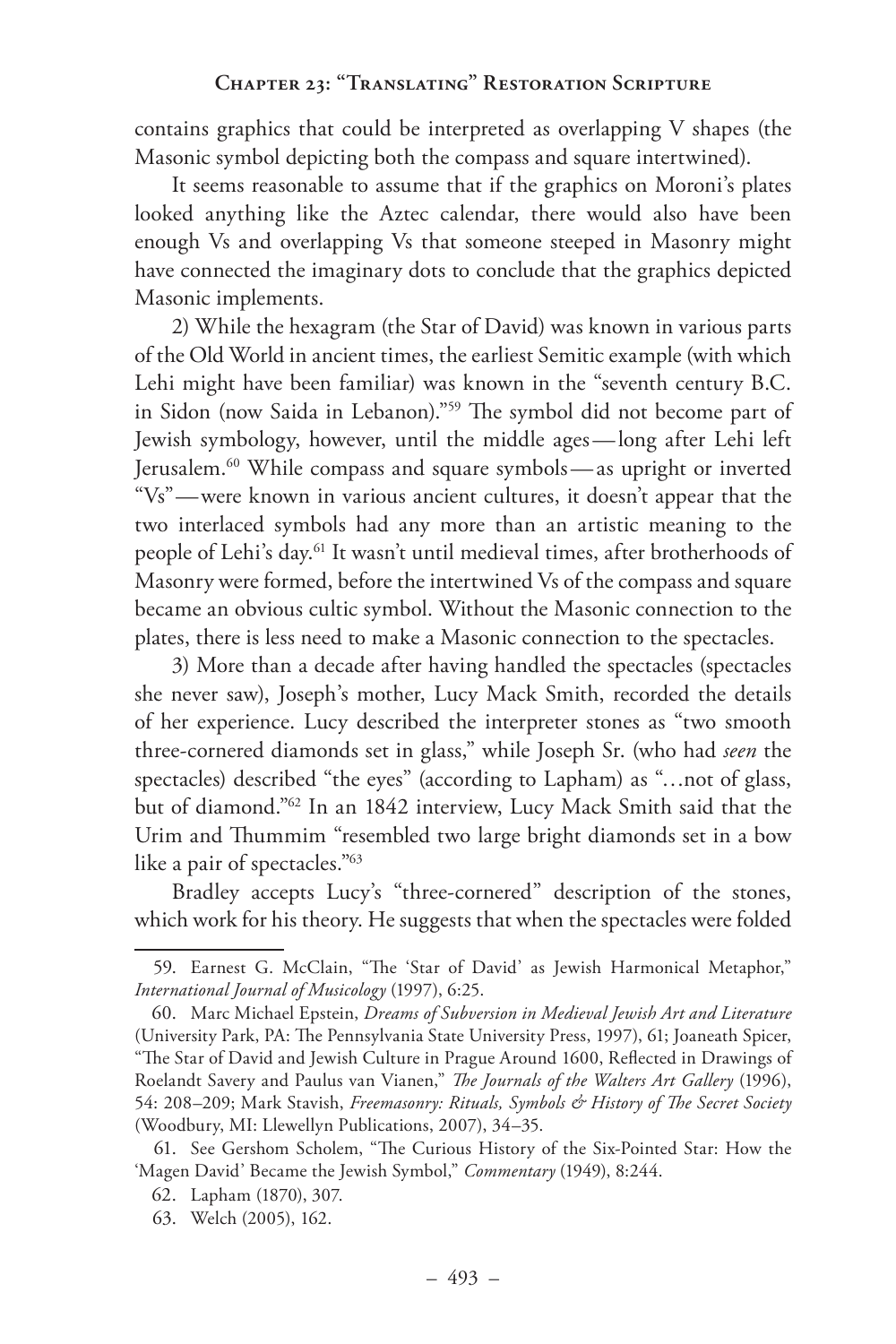closed, the intertwining triangles depicted the Masonic compass and square as well as the Star of David. In Bradley's model, however, the triangular "diamonds" in the rims of the spectacles would have to be flat (or nearly flat), in order to fold so they layered one over the other.

Yet flat-cut glass is nothing like the "bright diamonds" of Lucy's description. Diamonds sparkle brightly, in part, because of their shape and *depth*. Jewelry diamonds are cut for specific measurements, angles, depth, and number of facets, in order to make them bright and sparkly. Flat, triangular diamonds would lack this sparkle. Even real, triangularcut diamonds (which are much less common than round or square-cut diamonds), still have *depth*.

Joseph Sr. does not tell us that the stones were triangular, but merely that they were made not of glass, but of "diamond." Lucy, on the other hand, claims that the lenses were "three-cornered diamonds set in glass." This certainly indicates triangular cut stones. Perhaps she was confused she *handled* the spectacles while they were covered in a cloth, but never *saw* them. Her claim that said diamonds were "set in glass" adds to this confusion. I don't see how diamonds can be physically "set in glass" unless there were encased in an inner binding within the lens frames. Lucy's description of "three-cornered diamonds" appears to be unique among descriptions of the spectacle's lenses, and her comment of them being "set in glass" suggests that she was either confused or inadvertently made poor word choices when she described the *interpreters*.

Bradley's theory assumes that Lapham recorded Joseph Sr.'s words accurately and that he didn't conflate Joseph Sr.'s words with what Lapham might have read from Lucy's account (printed in 1853) before publishing his own interview with Joseph Sr. (1870). It makes more sense to suggest that Joseph Sr.'s "diamond" description characterized the optical or mystical qualities of the stone rather than the overall shape. According to Stan Spencer, for example, the terms "diamond" and "glass" may have been local colloquialisms which referred to seer stones.<sup>64</sup>

4) Bradley acknowledges that a lorgnette of the between-lens hinged variety would have been uncommon in Joseph's day. He addresses this concern by noting Lucy's description of the Urim and Thummim as being "connected with each other in much the same way as old fashioned spectacles." *Old-fashioned*, Bradley argues, suggests that the spectacles were different than what was common in Joseph's day. David Whitmer, however, claims that the spectacles were "'shaped like a pair of ordinary

<sup>64.</sup> Stan Spencer, "What Did the Interpreters (Urim and Thummim) Look Like?" *Interpreter: A Journal of Latter-day Saint Faith and Scholarship* (2019), 33:235.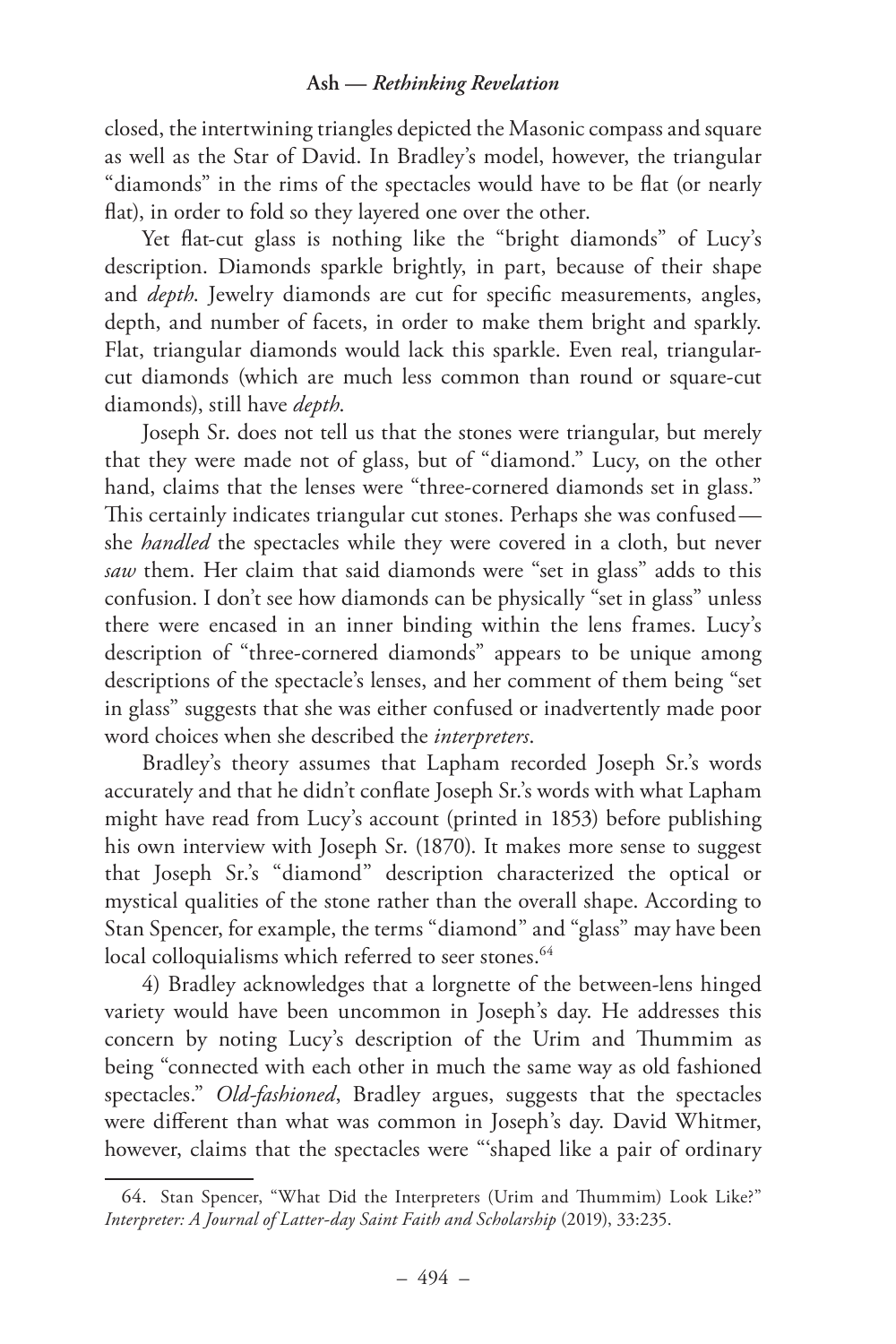spectacles, though much larger, and at least a half inch in thickness."<sup>65</sup> Thus, according to Whitmer, the spectacle frames were not unusual. Also, according to Whitmer, the lenses (stones) were  $\frac{1}{2}$  inch thick—probably too thick to lay over the top of each other if folded to resemble a Star of David. If each stone (or lens frame) were ½ thick, the spectacles would have been at least an inch thick when folded—very unusual for lorgnettes.

5) If the spectacles were hinged at the bridge so they could be opened fully and closed on top of each other, it does not make any sense that Joseph had problems seeing through both lenses simultaneously. As will be discussed below, Joseph complained that he could only see through one lens at a time. If he could bring the lenses more closely together, however, he should have been able to see through them simultaneously, or he could have folded them together, creating the Star of David, and used them as a single lens.

# **Ill-Fitting Glasses**

Martin Harris's description of the spectacles helps us understand why the interpreters were difficult for Joseph to use.

The two stones set in a bow of silver were about two inches in diameter, perfectly round, and about five-eighths of an inch thick at the centre; but not so thick at the edges where they came into the bow. They were joined by a round bar of silver, about three-eighths of an inch in diameter, and about four inches long, which, with the two stones, would make eight inches.<sup>66</sup>

If Harris was correct, then the spectacles were about 8 inches wide. By comparison, my own glasses (small lenses) are about 5 inches wide. Many years ago, I had large-lens glasses that were probably about 6 inches wide. The Nephite spectacles, in comparison, were enormous. This was, in fact, a frequent description of the spectacles. David Whitmer described them as "much larger" than ordinary spectacles. In Lapham's interview with Joseph Sr., the prophet's father described the spectacles as "about one and a half inches longer than those used at present day."67

If early nineteenth-century glasses were anywhere near 6 inches wide, like the personal glasses of the 1990s, then the extra "one and a half inches

<sup>65.</sup> David Whitmer interview in "The Golden Fables," *The Chicago Times* (7 August 1875), quote by Richard Van Wagoner and Steve Walker, "Joseph Smith: 'The Gift of Seeing,'" *Dialogue: A Journal of Mormon Thought* (Summer 1982), 15:2, 67 n. 78.

<sup>66.</sup> Quoted in Morris, (2019), 194.

<sup>67.</sup> Lampham (1870), 307.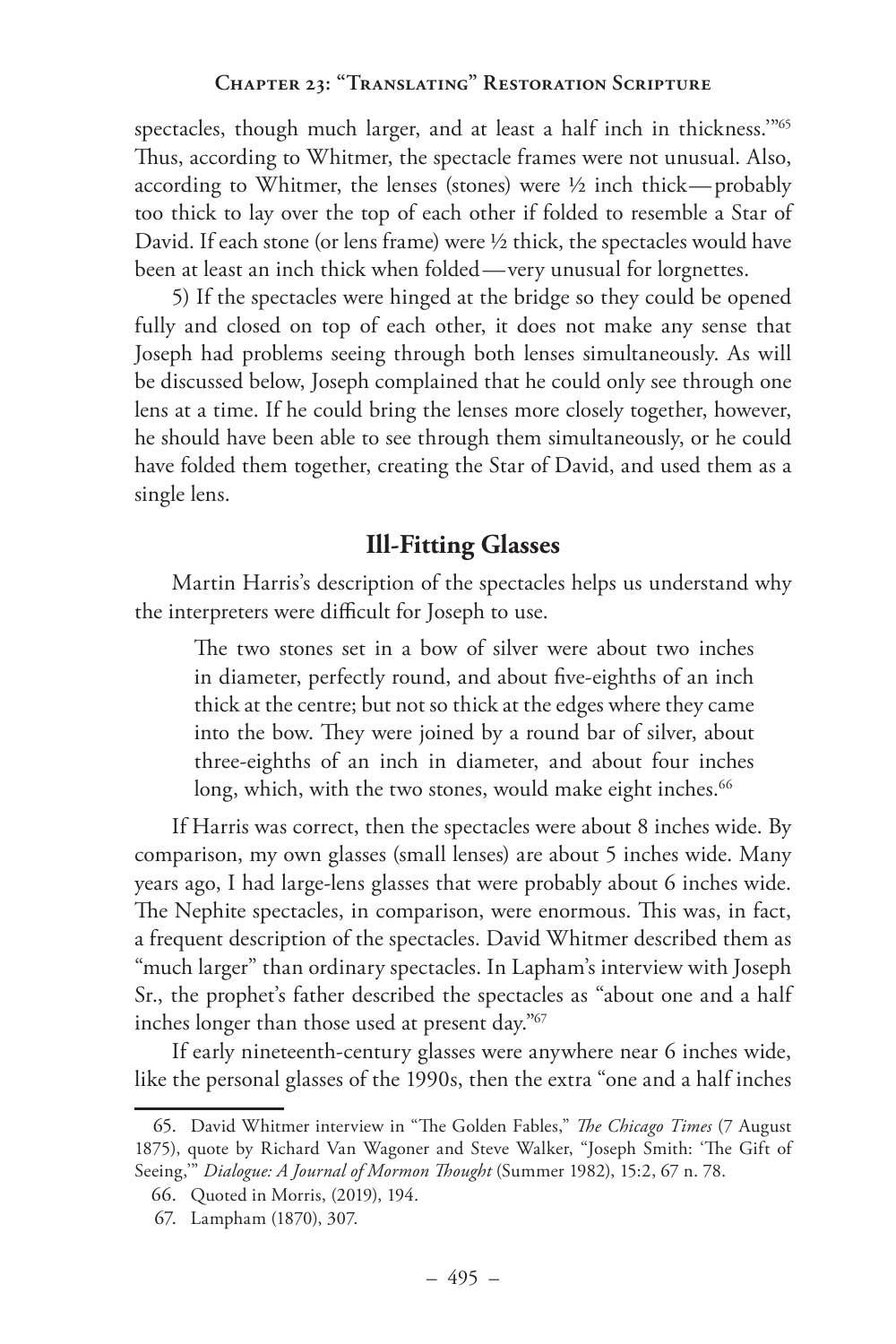longer" would make the Nephite spectacles nearly 8 inches wide —very close to what Harris described as well.

While most of the contemporary accounts talk about the size of the spectacles, they typically focus on the size of the stones (lenses). Harris said they were about two inches in diameter, while a neighbor who had talked with Joseph said that the glasses were "larger than a silver dollar" (which was 1.5 inches in that day). Similarly, Orson Hyde compared the lenses to an English crown coin, which was also 1.5 inches in diameter. One contemporary who wrote about a visit with Joseph's father said (with obvious exaggeration) that the glasses in the spectacles were as big as a "breakfast plate."68

Several accounts claim that the size of the spectacles made the translating process difficult. William (Joseph's brother) said that the spectacles were "much too large for Joseph," and, referring to the lenses, that Joseph "'could only see through one at a time using sometimes one and sometimes the other."<sup>69</sup>

By putting his head in a hat or some dark object it was not necessary to close one eye while looking through the stone with the other. In that way sometimes when his eyes grew tires [tired] he [relieved] them of the strain.70

"The size of the spectacles," notes historian Mark Ashurst-McGee, "made them inconvenient to translate with."<sup>71</sup> But if we examine this more closely, we find that it wasn't the size of the lenses that created the problem. The problem was with what opticians refer to as the *interpupillary distance* (IPD)— or the distance between your pupils. In regular eyeglasses, the interpupillary distance is an important measurement necessary to place the corrective lens in front of your pupils properly. I realize that the Nephite spectacles were not ordinary glasses, but it seems that the interpupillary distance was what caused Joseph such difficulty in using them for translation.

Charles Anthon, to whom Martin Harris went seeking a translation, said that (according to Harris) the spectacles "were so large, that, if a person

<sup>68.</sup> W. Wyl, *Mormon Portraits or the Truth About Mormon Leaders: From 1830 to 1886* (Salt Lake City: Tribune Printing and Publishing Company, 1886), 276.

<sup>69.</sup> "William Smith Interview by J. W. Peterson and W. S. Pender, 1890," quoted in Welch (2005), 164.

<sup>70.</sup> Ibid.

<sup>71.</sup> Mark Ashhurst-McGee, "A Pathway to Prophethood: Joseph Smith Junior as Rodsman, Village Seer, and Judeo-Christian Prophet," Master's Thesis, Utah State University (2000), 322.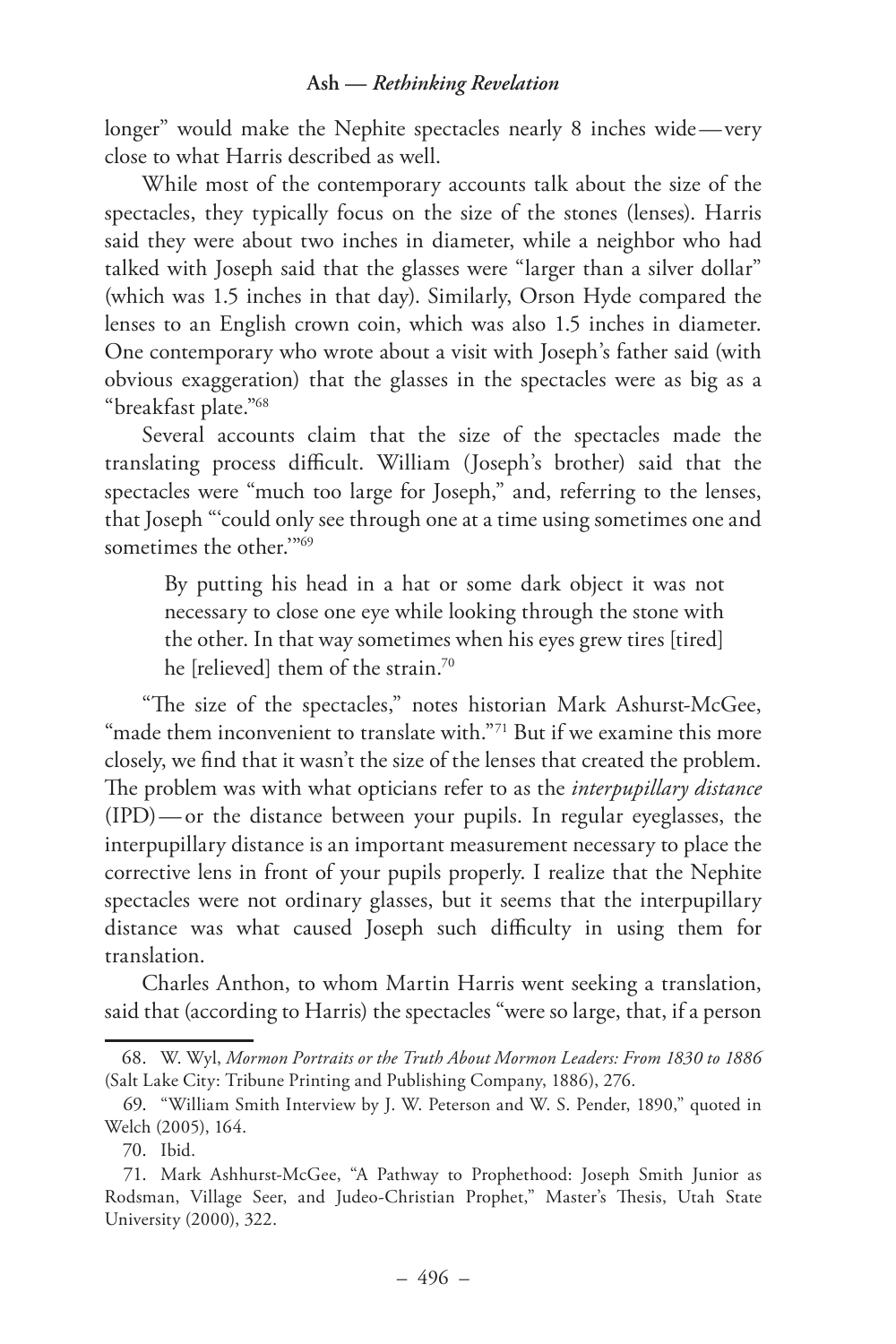attempted to look through them, his two eyes would have to be turned towards one of the glasses" because they were "…altogether too large for the breadth of the human face."72 He is describing a problem which happens when the interpupillary distance between lenses is much wider than the person's eyes.73

The lenses/stones were set much further apart than we would traditionally find in typical glasses. As Harris described, the stones "were joined by a round bar of silver, ...about four inches long."74 This means there were about four inches between the two lenses, or that the bridge of the spectacles, was four inches long (and notice that Harris doesn't say the bar was "hinged" so the spectacles could be folded in half).

The mean adult interpupillary distance is about 2.48 inches, with most adults falling in the range of 1.97 inches to 2.96 inches. While the distance can vary, it's unlikely, notes Neil Anthony Dodgson, that any adults have an IPD of more than 3.14 inches.75

Keep in mind that the 4" rod separating the two stones on the spectacles was the bridge measurement, not the IPD measurement. The average bridge measurement for modern glasses is typically between 0.5 to 1 inch.76 This means that the bridge distance between the lenses was a least four times greater than regular glasses. With two-inch lenses (and a thin band of silver to hold the lenses in the frame), the IPD of the Nephite spectacles must have been around 5.5 inches, or over double the IPD of the average human face and probably more than two inches greater than the distance of any human's IPD. In my opinion, this leads to the inescapable conclusion that the spectacles were *not* meant to be used like spectacles. No human could have worn the "spectacles" on the bridge of his or her nose and could have looked simultaneously through both lenses.

The fact that they were framed in a figure-8 fashion undoubtedly led the early Saints to believe (it fit their "pattern") that they were *spectacles*.

<sup>72.</sup> Charles Anthon's Letter to E. D. Howe (17 February1834), quoted in Morris (2019), 230.

<sup>73.</sup> Four years after I had finished my first draft of this chapter, I read an article by Brian Hales, wherein he also recognized that the "spectacles" would have been too wide for Joseph to use like glasses. See Brian C. Hales, ""The Book of Mormon Translation: Four Theories" (13 September 2018), 19–20 (copy of Hales article in author's possession).

<sup>74.</sup> Martin Harris, "Mormonism—No. 2," *Tiffany's Monthly* May-July, 1859, quoted in Morris (2019), 194.

<sup>75.</sup> Neil Anthony Dodgson, "Variation and Extrema of Human Interpupillary Distance," *Proceedings of the Society for Optical Engineering* (December 2003), 2, 10.

<sup>76.</sup> "Measuring Your Eyeglasses," https://www.marveloptics.com/how-to-guide/ frame-sizing-guide (accessed 12 August 2019).